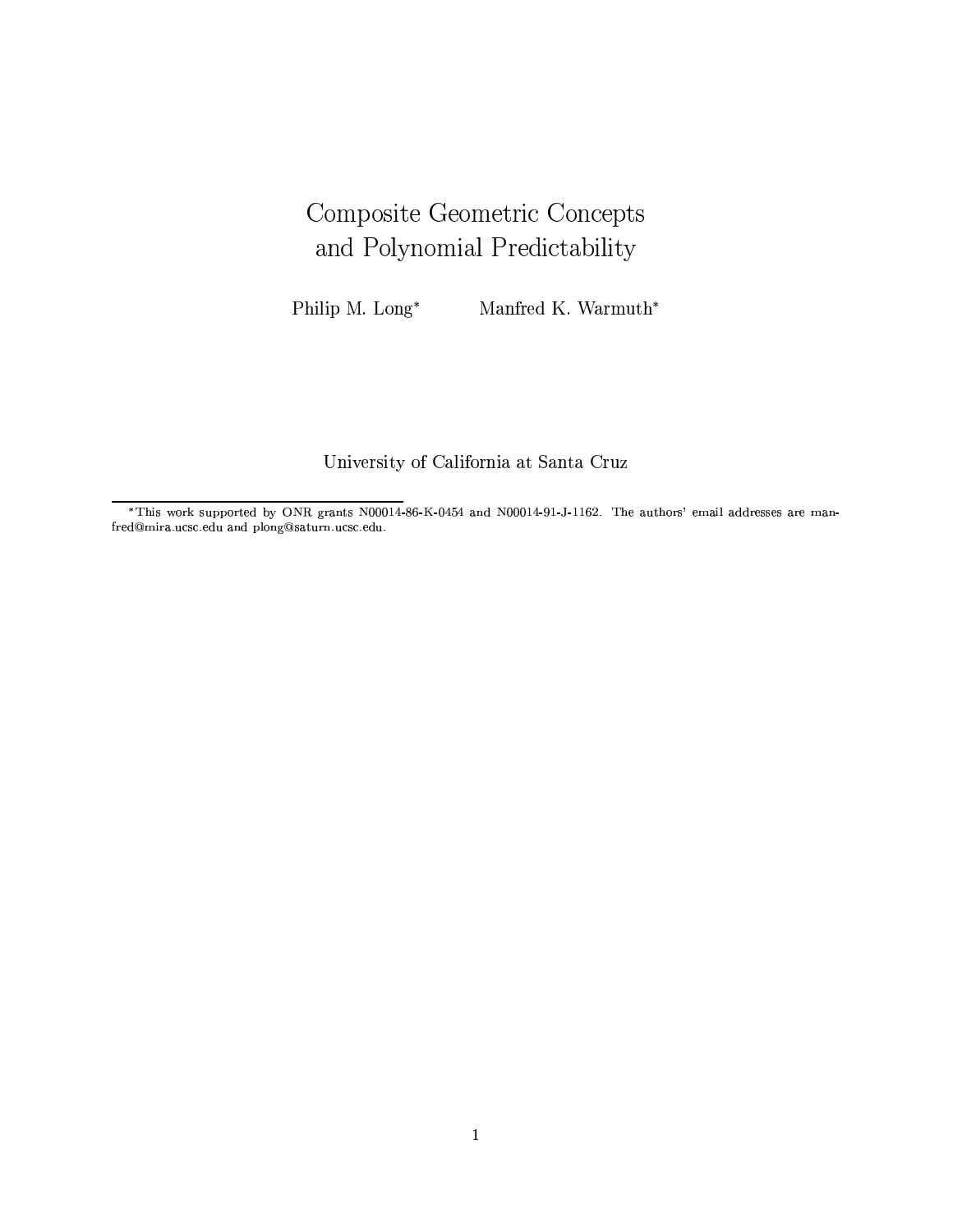## Abstract

We study the predictability of geometric concepts, in particular those defined by boolean combinations of simple geometric objects. First, we give a negative result, showing that the problem of predicting the class of convex polytopes encoded by listing their vertices is prediction complete for P. Thus, an efficient solution to this prediction problem implies the existence of efficient solutions to all prediction problems whose associated evaluation problems are in  $P$ . Assuming the existence of a one-way function that is hard on iterates, there are such prediction problems which do not admit efficient solutions. Thus we show under minimal cryptographic assumptions that the class of convex polytopes encoded by listing their vertices is not predictable. As a side effect, we show that determining membership in the convex hull of a given set of points is complete for  $P$ with respect to log space reductions. Next, we establish the predictability of the class consisting of unions of a fixed number of flats by reducing its prediction problem to that of the class of flats, which has previously been shown to be predictable. Finally, we give an Occam algorithm for predicting fixed finite unions of boxes. Both constructive results for flats and boxes hold if the dimension is variable.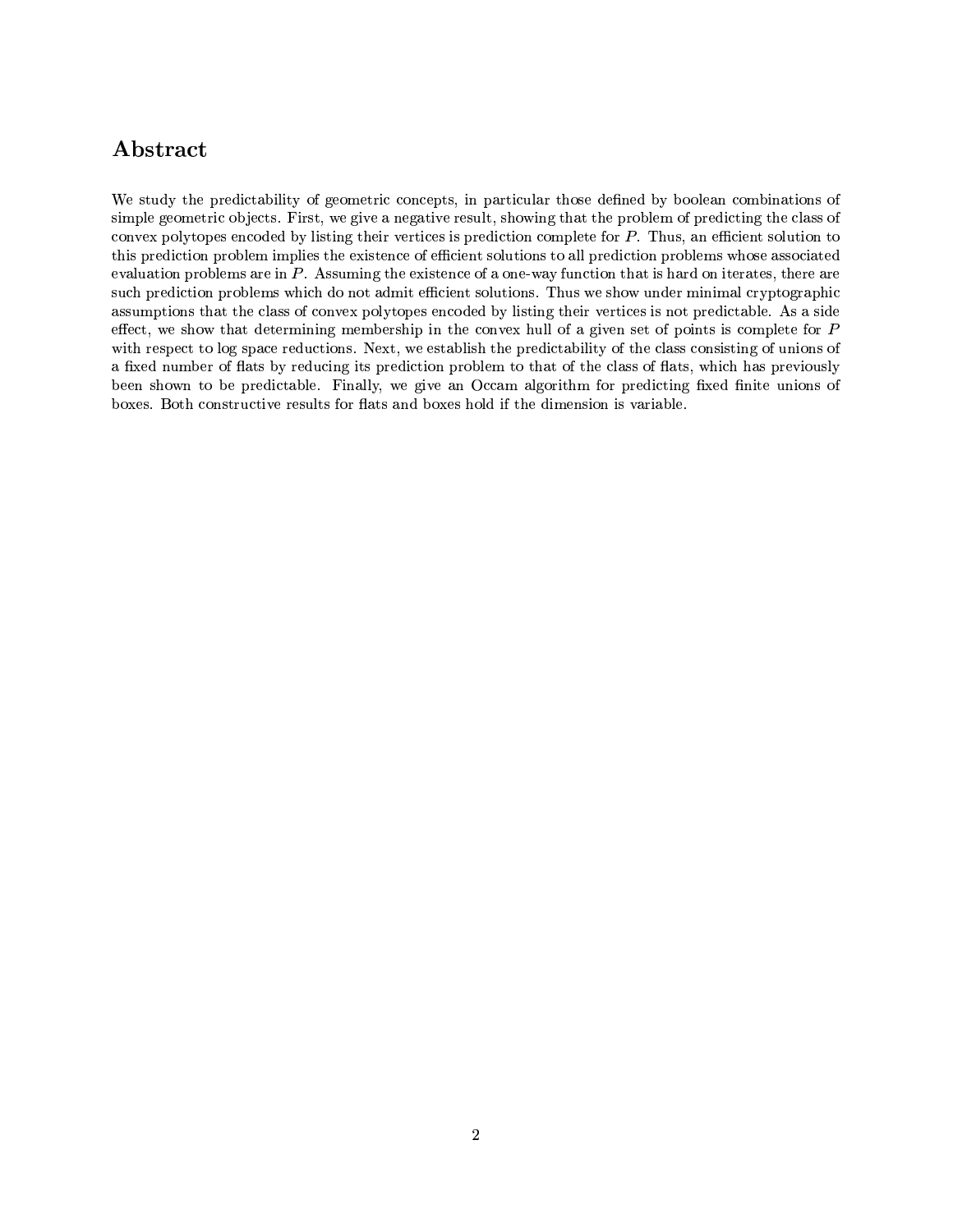### Introduction  $\mathbf{1}$

We study the problem of predicting membership in a hidden subset c of Euclidian space (called the target concept), after being told whether each element of a finite set of points chosen independently at random according to some fixed distribution is in c. We measure the accuracy of a prediction algorithm by its probability of misclassifying a point chosen from the same distribution. We wish to find an algorithm which, given few examples, is able to achieve any desired accuracy in a small amount of time, where the amount of time, as well as the number of examples, is allowed to grow polynomially with the inverse of the desired accuracy as well as with the size of the examples and with some measure of the complexity of the hidden subset. The model of polynomial predictability used here is related to and in some sense equivalent to the PAC model introduced by Valiant<sup>1</sup> [Val84]. The prediction algorithm assumes that the target concept is chosen by an adversary from some class of subsets of Euclidian space (called the target concept class), and we ask the question of whether this assumption is strong enough to admit acceptable performance. If so, we say that this concept class is predictable. In the model treated in this paper, we assume not only that the target concept is chosen from a particular class, but that the concepts of this class are encoded using a particular representation language, and we allow the time and the number of examples required by our prediction algorithms to grow polynomially in the length of the target representation, which we take to be a measure of the complexity of the hidden concept. A more formal definition of the model (which was introduced in [HLW88] and [PW90]) will be given in the following section.

Since any set of points on a sphere can be shattered by the class of convex polytopes, this class has infinite Vapnik-Chervonenkis (VC) dimension<sup>2</sup>[VC71], and therefore, if we do not allow the algorithm's resources to grow with the complexity of the target concept, this class is not predictable [BEHW89]. To address the question of the predictability of this class when resources are allowed to grow with the length of the representation of the hidden concept, we must choose a representation language for the class of convex polytopes.

As in [PW90] we are only interested in representation classes and their associated prediction problems for which the following question can be answered in polynomial time: given a point and a representation, is the point in the concept defined by the representation. Call the set of all such prediction problems  $B_P$ .

Since the resources of the prediction algorithm are allowed to grow polynomially in the length of the representation of the target, positive results for representation languages which encode their concept classes concisely are stronger than those for less concise representations. For hardness results, the opposite relationship holds. Two natural representation languages (both in  $B<sub>P</sub>$ ) for convex polytopes are to list the coefficients of the bounding hyperplanes and to list the vertices of the convex polytope. Since hypercubes have exponentially more vertices than facets and their duals have exponentially more facets than vertices. neither encoding scheme "dominates" the other in terms of conciseness.

Using the tool of prediction preserving reductions we show in Section 3 that the class of polytopes represented by listing their vertices is prediction complete for  $\mathcal{B}_P$ . Thus if vertex-represented convex polytopes are predictable, then so is every prediction problem in  $B<sub>P</sub>$ . However any one-way function that is hard on its iterates [GKL88] [Lev87] leads to a problem in  $B_P$  that is not predictable [PW90]. Thus modulo the minimal cryptographic assumption that such functions exist, any prediction complete problem for  $B_P$ (including vertex-represented convex polytopes) is not predictable.

Baum [Bau89] gives an algorithm for predicting the class of unions of halfspaces which requires resources polynomial in the number of halfspaces and the inverse of the accuracy, but exponential in the domain

 $^1\! \mathrm{In}$  the original model proposed by Valiant, the algorithm is required to output a hypothesis from the target class. The notion of polynomial predictability is equivalent to that of PAC learnability in terms of any "reasonable" hypothesis class  $[HKLW91].$ 

<sup>&</sup>lt;sup>2</sup> Called *capacity* in [Vap82].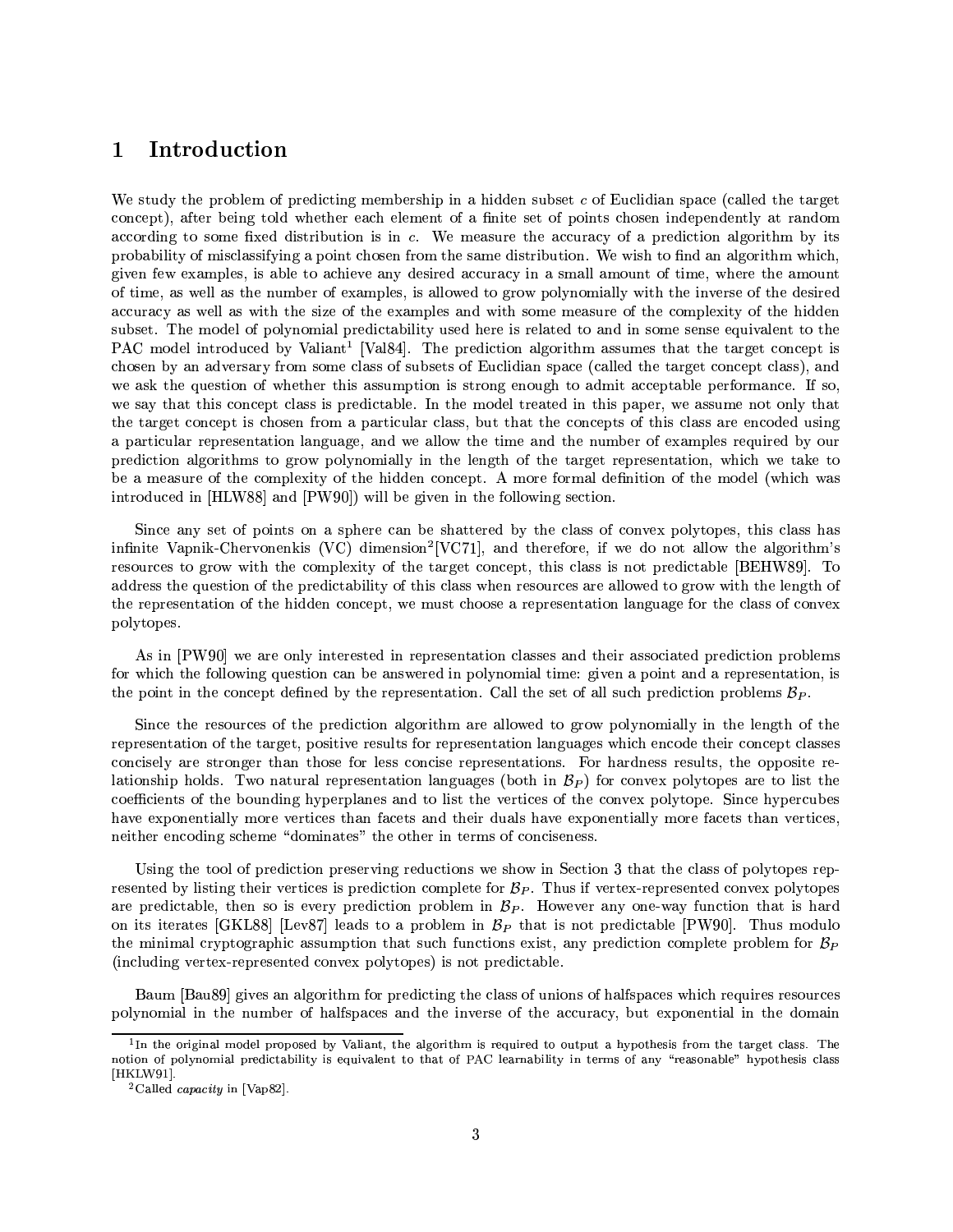dimension. The problem of whether the dependence on the domain dimension can be made polynomial as well remains open.<sup>3</sup>

Consider the following more complex prediction problem associated with a hidden convex polytope (contained in the unit cube) represented by a conjunction of halfspaces. The examples do not consist of points labeled according to whether they are in the hidden polytope. Instead they consist of encodings of hypercubes labeled according to whether they intersect the hidden polytope. In [PW90] this prediction problem was proven to be prediction complete for  $B_P$ . We give a dual transformation from a problem related to the above to the prediction problem for vertex-represented convex polytopes (see the beginning of Section 3 for a high-level discussion of this reduction).

Our second result, proved in Section 4, establishes the predictability of the class of unions of a fixed number of flats. Flats are translations of subspaces of Euclidian space. Our proof of the predictability of fixed finite unions of flats consists of reducing this prediction problem to that of predicting flats. The class of flats was shown to be predictable in [Shv88]. In [VW89] and independently in [Blu89], a similar technique was applied to show that the class of "border augmented symmetric differences of halfspaces"<sup>4</sup> is predictable. Our result for predicting a fixed number of flats holds even if the dimension varies with the target concept.

Finally, in Section 4, we give an Occam algorithm [BEHW87] for predicting unions of a fixed number of "boxes" (Cartesian products of intervals). Again the dimension is allowed to vary. When given a sequence of examples in n dimensional space labeled consistently with some k boxes, it produces a union of up to  $k(2n)^k$ boxes consistent with the examples. Provided that the example sequence is large enough, the hypothesis produced is an accurate predictor. The class of single boxes was shown to be predictable in [BEHW89] using single boxes as hypotheses.

Note that the class of intersections of halfspaces is a generalization of CNF (boolean formulae in conjunctive normal form). Also, the class of unions of axis-parallel rectangles and the class of unions of flats are generalizations of DNF (boolean formulae in disjunctive normal form). The question of whether DNF and CNF are predictable is one of the major open problems in Computational Learning Theory. As discussed in Section 4, our algorithm for predicting unions of a fixed number of boxes induces an algorithm for predicting k-term DNF using DNF as hypotheses. The hypotheses produced are  $k(2n)^k$ -term DNF, where n is the number of variables. The "standard" algorithm for k-term DNF uses k-CNF as hypotheses [PV88]. Another algorithm for learning  $k$ -term DNF in terms of DNF was discovered in parallel [BS90].

In Section 5, we summarize the paper and give a number of open problems.

### $\overline{2}$ **Preliminary Definitions**

We begin by formalizing the definition of predictability discussed in the introduction [HLW88] [PW90]. Let  $\Sigma$  and  $\Gamma$  be finite alphabets. If  $\sigma$  is a string, let  $|\sigma|$  denote the length of  $\sigma$ . If n is a natural number, let  $\Sigma^{[n]}$ be the set of all strings over  $\Sigma$  of length at most n. A concept is any subset of  $\Sigma^*$ . A prediction problem is a pair  $(R, c)$ , where  $R \subseteq \Gamma^*$ , and c is a function from R to  $2^{\Sigma^*}$ . Elements of R are representations of concepts. and c maps representations to the concepts they represent, so  $c(R)$  is the associated concept class.

Throughout the paper, we assume that integers are encoded in binary, so that encoding the integer  $n$ 

 ${}^{3}$ Recently, Baum [Bau90] gave an elegant learning algorithm for a union of two homogeneous halfspaces that requires resources which grow only polynomially in domain dimension. Unfortunately, his method does not appear to generalize to unions of nonhomogeneous halfspaces or to unions of more than two homogeneous halfspaces. It also assumes that the distribution is symmetric about the origin.

 $^4\rm{The}$  border augmented symmetric difference of a set of halfspaces is the union of their symmetric difference and all of their bordering hyperplanes.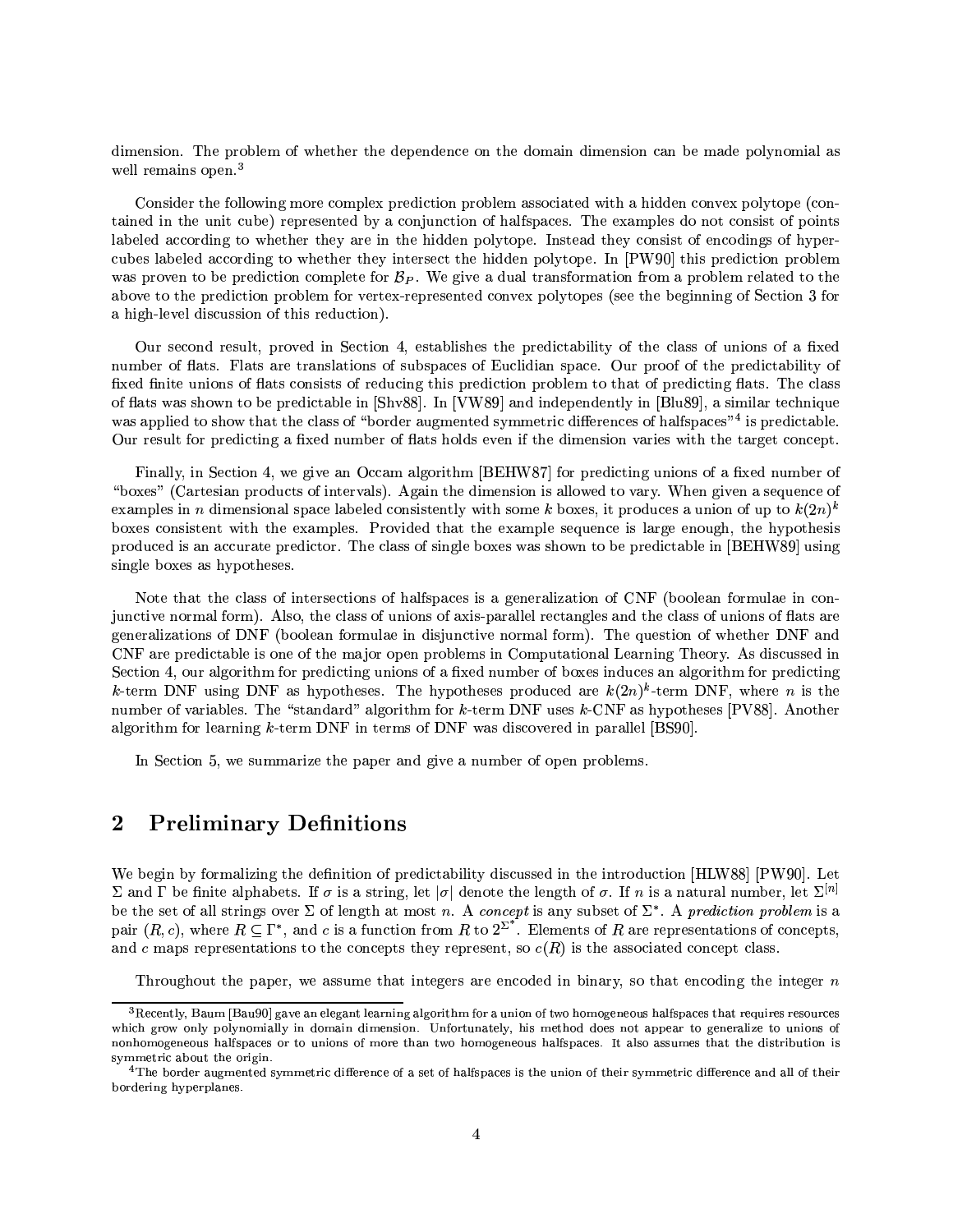requires space  $\Theta(\log |n|)$ . Let N denote the positive integers, Q denote the rationals and R denote the reals. We assume that rationals are encoded by representing their numerators and denominators. Therefore, the space to encode the rational  $p/q$  (with p and q relatively prime) is assumed to be  $\Theta(\log |pq|)$ .

If  $y, a^{(1)}, ..., a^{(n)} \in \mathbb{R}^d$ , we say that y is in the convex hull of  $\{a^{(1)}, ..., a^{(n)}\}$  if and only if there exist nonnegative  $\lambda_1, ..., \lambda_n \in \mathbf{R}$  such that  $\sum_i \lambda_i = 1$  and

$$
y = \sum_{i=1}^{n} \lambda_i a^{(i)}.
$$

The convex hull of a finite set is a convex polytope [Gru67].

Our hardness result is for the following prediction problem:  $B_{CHULL} = (R, c)$ , where each representation of R consists of the encoding of a dimension d and a finite set of points in  $\mathbf{Q}^d$  and for each  $r \in R$ ,  $c(r)$  is the convex hull of the points represented by  $r$ .

If  $(R, c)$  is a prediction problem and  $r \in R$ , an example of  $c(r)$  is a pair  $(w, \text{label}(w, c(r)))$ , where  $w \in \Sigma^*$ and label $(w, c(r))$  is 1 if  $w \in c(r)$  and 0 otherwise.

A prediction algorithm A is an algorithm that takes as inputs  $s \in N$  (interpreted as an upper bound on the length of the representation of the hidden concept),  $n \in \mathbb{N}$  (an upper bound on the length of the elements of  $\Sigma^*$  that the learning algorithm will see), a desired probability  $\epsilon \in \mathbf{Q}$  of making a mistake, a collection of elements of  $\Sigma^{[n]} \times \{0,1\}$ , and an element  $w \in \Sigma^{[n]}$ . The output of A is either 1 or 0. We say A is a polynomial time prediction algorithm if there exists a polynomial t such that the run time of A is at most  $t(s, n, 1/\epsilon, l)$  where l is the total length of the input to A.

We say a prediction problem  $(R, c)$  is *polynomially predictable* if and only if there exists a polynomial time prediction algorithm A and a polynomial p such that for all input parameters s, n and  $\epsilon > 0$ , for all  $r \in R$ ,  $|r| \leq s$ , and for all probability distributions P on  $\Sigma^{[n]}$ , if A is given at least  $p(s, n, 1/\epsilon)$  examples of  $c(r)$  generated according to P and  $w \in \Sigma^{[n]}$ , also chosen from P, then the probability that A's output differs from label $(w, c(r))$  is at most  $\epsilon$ . Throughout the paper, we will use predictable as a synonym for polynomially predictable. A number of equivalent models are described in [HKLW91].

Let  $B_0 = (R_0, c_0)$  and  $B_1 = (R_1, c_1)$  be prediction problems. We say  $B_0$  reduces to  $B_1$  (denoted by  $B_0 \trianglelefteq B_1$  if there exist  $f: \Sigma^* \to \Sigma^*$  (called the *instance transformation*) and  $g: R_0 \to R_1$  (called the *concept transformation*) and polynomials  $t$  and  $q$  such that

- 1. For all  $r \in R_0$ ,  $w \in \Sigma^*$ ,  $w \in c_0(r)$  iff  $f(w) \in c_1(g(r))$ , or for all  $r \in R_0$ ,  $w \in \Sigma^*$ ,  $w \in c_0(r)$  iff  $f(w) \notin c_1(g(r)).$
- 2. For all  $w \in \Sigma^*$ , f is computable in time  $t(|w|)$ .
- 3. For all  $r \in R_0$ ,  $|g(r)| \leq q(|r|)$ .

This notion of reducibility is more restrictive than that introduced in [PW90], but is all that is required for the reductions of this paper. The fact that  $\leq$  is transitive and preserves predictability was proven in  $[PW90]$ 

For a prediction problem  $(R, c)$ , its associated *(membership)* evaluation problem is defined as follows: Given  $w \in \Sigma^*, r \in R$ , is  $w \in c(r)$ ? Let  $\mathcal{B}_P^5$  be the set of all prediction problems whose associated membership evaluation problem can be computed in polynomial time. We say a prediction problem B

<sup>&</sup>lt;sup>5</sup>This set is called  $\mathcal{R}_P$  in [PW90].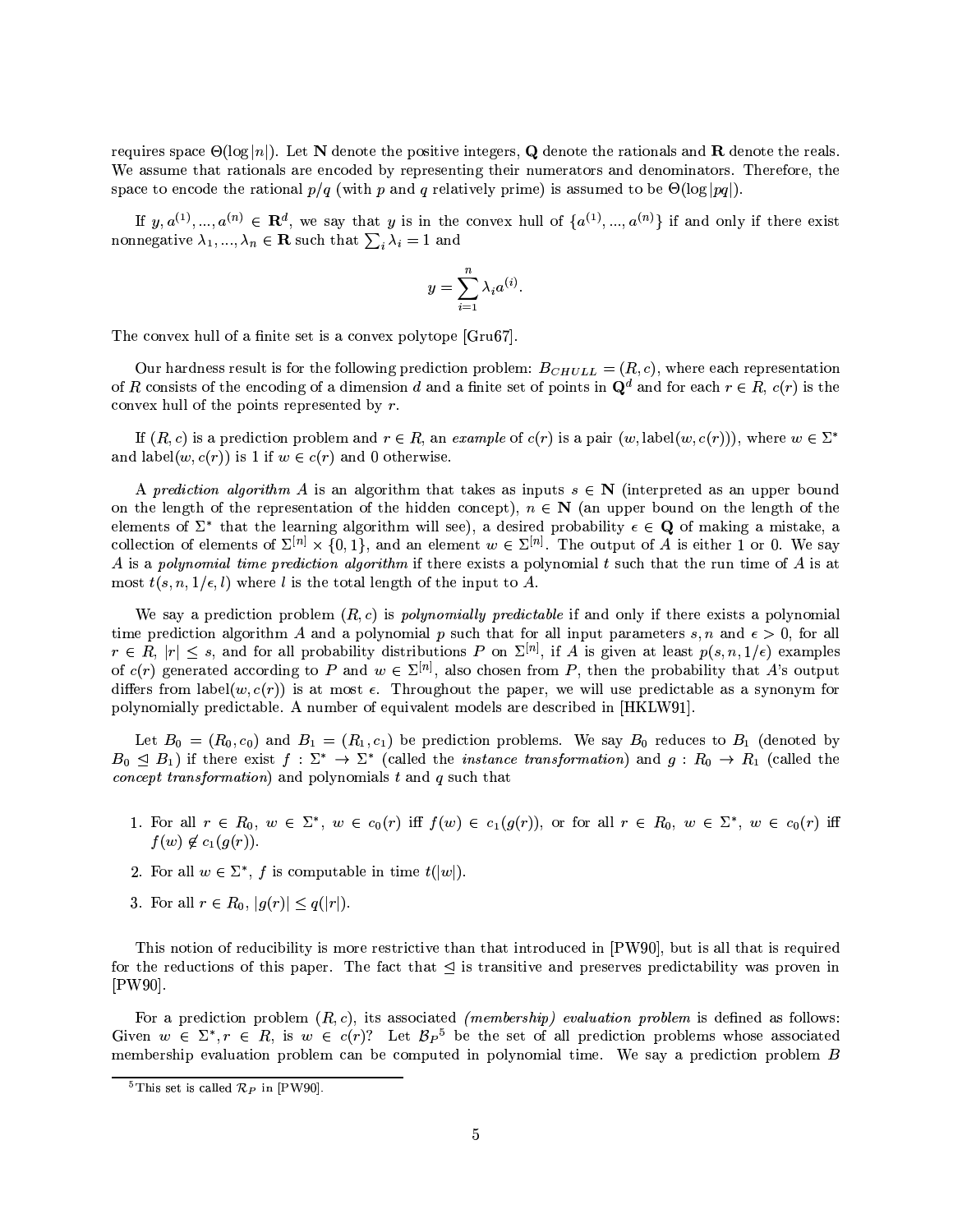is prediction complete for  $\mathcal{B}_P$  if for every  $B' \in \mathcal{B}_P$ , B' reduces to B using the more general definition of reduction given in [PW90]. Many examples are given in [PW90].

Our proof that  $B_{CHULL}$  is prediction complete for  $B_P$  consists of a reduction from the following prediction problem, which was shown to be prediction complete for  $B_P$  in [PW90]:  $B_{CIRC} = (R, c)$ , where  $R = \{r : r$ encodes an acyclic boolean circuit with AND, NOT and OR gates}, and if r has n inputs,  $c(r)$  is the set of boolean strings of length  $n$  which are accepted by the circuit encoded by  $r$ . Similar prediction problems consisting of circuits using only AND and NOT gates or AND and OR gates are also prediction complete for  $B_P$ , since there is a trivial reduction between any two such prediction problems.

### **Convex Polytopes are Hard** 3

In this section we prove that  $B_{CHULL}$  is prediction complete for  $B_P$ . Our approach is motivated by the concept of a dual relationship between points and hyperplanes. Edelsbrunner [Ede84] describes the following mapping  $\mathcal D$  from nonzero points to hyperplanes and nonhomogeneous hyperplanes to points  $\mathfrak h$ 

- If p is a nonzero point in  $\mathbf{R}^d$ , then  $\mathcal{D}(p) = \{x \in \mathbf{R}^d : p \cdot x = 1\}.$
- If H is a nonhomogeneous hyperplane in  $\mathbb{R}^d$  and  $h \in \mathbb{R}^d$  is such that  $H = \{x : h \cdot x = 1\}$ , then  $\mathcal{D}(H)=h.$

Note that a point p is on the same side of a hyperplane H as the origin if and only if the point  $\mathcal{D}(H)$  is on the same side of the hyperplane  $\mathcal{D}(p)$  as the origin and p is contained in H if and only if  $\mathcal{D}(H)$  is contained in  $\mathcal{D}(p)$ . For any geometric problem involving only points and hyperplanes, there is an equivalent dual problem in which the roles of points and hyperplanes are reversed. Our proof that  $B_{CHUL}$  is prediction complete for  $P$  was motivated by the observation that such a relationship exists between the problem of determining whether a hyperplane intersects each of a finite set of open nonhomogeneous halfspaces and whether a point is not in the convex hull of a set of points. This can be seen be observing that if  $H^{(1)}, H^{(2)}, ..., H^{(n)}$  are nonhomogeneous hyperplanes bounding a polyhedron P containing the origin and  $H^{(*)}$  is a nonhomogeneous hyperplane, then the following are equivalent:

- $H^{(*)}$  intersects the interior of P.
- $H^{(*)}$  contains a point on the same side of each of  $H^{(1)}, H^{(2)}, ..., H^{(n)}$  as the origin.
- There is a hyperplane G containing the point  $\mathcal{D}(H^{(*)})$  such that each of  $\mathcal{D}(H^{(1)}), \mathcal{D}(H^{(2)}), ..., \mathcal{D}(H^{(n)})$ is on the same side of G as the origin (by the properties of the dual mapping  $\mathcal D$  described above).
- The point  $\mathcal{D}(H^{(*)})$  is not in the convex hull of  $\{\mathcal{D}(H^{(1)}), \mathcal{D}(H^{(2)}), ..., \mathcal{D}(H^{(n)}), 0\}$ .

An algebraic formalization of this argument is given in Lemma 3 and an example is given in Figure 1. Consider the following prediction problem (call it  $B_{HYP(POLY)}$ ) also described in the introduction. The instances are subcubes of the unit-cube. The instances are labeled according to whether they intersect with a hidden convex polytope (contained in the unit-cube) represented by a conjunction of halfspaces. Since for any subcube C there is a hyperplane  $H_C$  whose intersection with the unit cube is C, and since all targets are contained in the unit cube, we may substitute hyperplanes for subcubes in a reduction to  $B_{HYP/POLY}$  and obtain hardness results for a similar class in which hyperplanes replace subcubes as

<sup>&</sup>lt;sup>6</sup>A geometric interpretation of the mapping D which might give some intuition is described in [Ede84].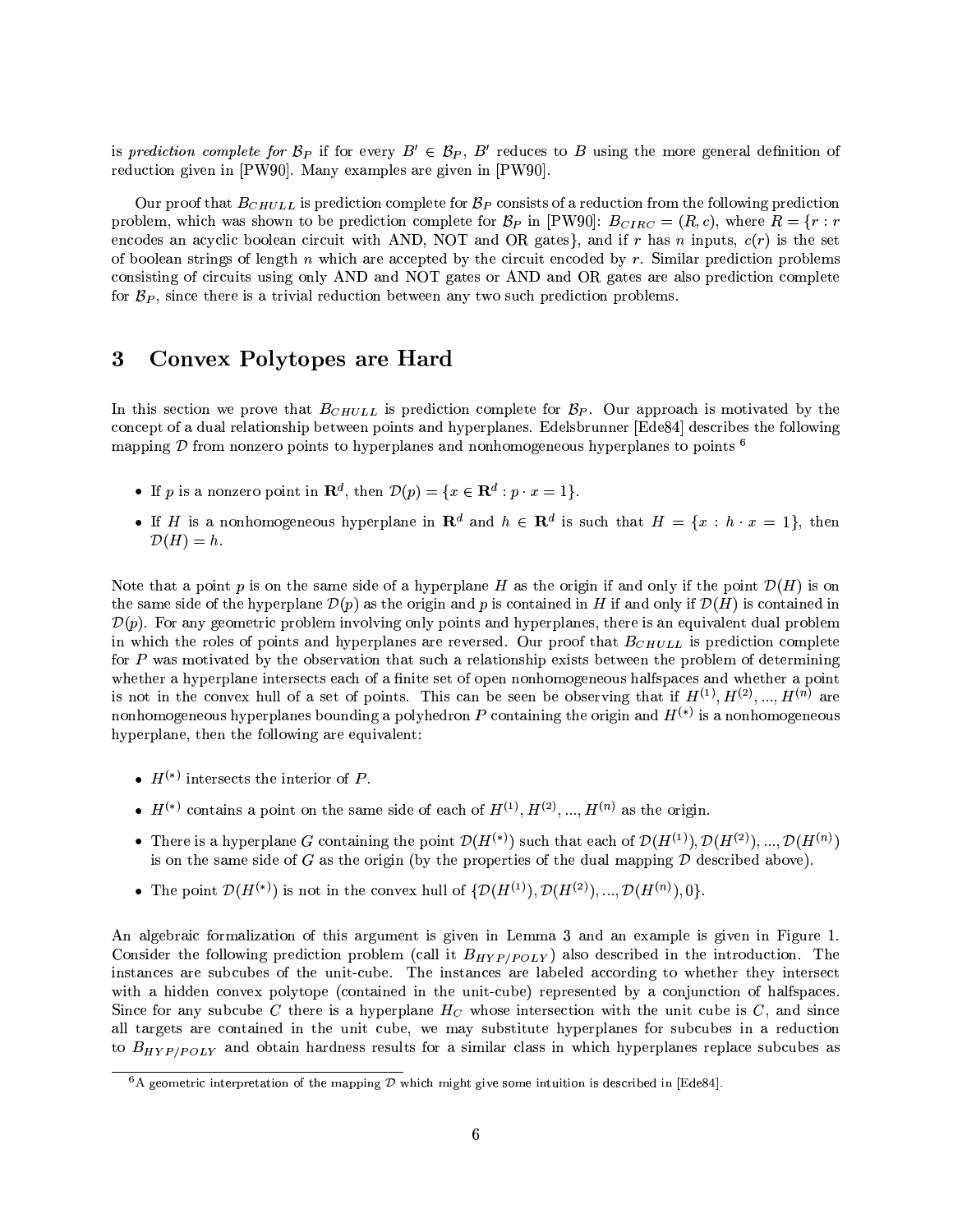

Figure 1: An illustration of the dual mapping D. We have that  $\mathcal{D}(H^{(*)})$  is not in the convex hull of  $\{\mathcal{D}(H^{(1)}), \mathcal{D}(H^{(2)}), \mathcal{D}(H^{(3)}), 0\}$ , corresponding to the fact that  $H^{(*)}$  intersects the interior of the polyhedron containing the origin and bounded by  $H^{(1)}$ ,  $H^{(2)}$  and  $H^{(3)}$ .

instances. Since  $B_{HYP/POLY}$  is known to be prediction complete for  $B_P$  [PW90], we hoped to construct a prediction preserving reduction from  $B_{HYP/POLY}$  to  $B_{CHULL}$  based on duality.

The first obstacle was that the halfspaces in  $B_{HYP/POLY}$  were closed halfspaces and potentially homogeneous as well, so we were forced to prove the following strange problem prediction complete for  $B_P$  which is a restriction of  $B_{HYP/POLY}$ :  $B_{PLUS} = (R, c)$ , where each representation  $r \in R$  consists of the encoding of a dimension d and a finite set A of points in  $\mathbf{Q}^d$ , and the concept  $c(r)$  represented by r is

$$
\{b \in \mathbf{Q}^d : \exists x \in \mathbf{R}^d, b \cdot x = 1 \text{ and } \forall a \in A, a \cdot x < 1\}
$$

Applying the dual transformation to this class gives  $B_{CHULL}$ . Since simulating a circuit with open, nonhomogeneous halfspaces is more difficult than with closed arbitrary halfspaces, our reduction from  $B_{CIRC}$  to  $B_{PLUS}$  is more complex than the original proof of the hardness of  $B_{HYP/POLY}$ .

First, we give the reduction from  $B_{CIRC}$  to  $B_{PLUS}$ .

### Theorem 1  $B_{CIRC} \trianglelefteq B_{PLUS}$ .

Proof: Since any circuit using AND, OR, and NOT gates can be trivially simulated by a monotone circuit with constant blowup using double-railed logic, assume without loss of generality that all circuits in  $B_{CIRC}$ are monotone.

Suppose  $B_{CIRC} = (R_0, c_0)$  and  $B_{PLUS} = (R_1, c_1)$ . We give a concept transformation g and an instance transformation  $f$  satisfying the requirements of a prediction preserving reduction. Let  $r$  be a representation of an acyclic monotone circuit  $C_r$ , with gates  $y_i, 1 \leq i \leq s$ , where the input gates are  $y_i, 1 \leq i \leq n$ , and for all  $i, n + 1 \le i \le s$ ,  $y_i$  is an AND or OR gate taking inputs from some  $y_j$  and  $y_k$ , such that  $j < i$  and  $k < i$ .

Define the concept transformation g by creating linear inequalities in  $\mathbf{Q}^s$  as follows. When reading these, it is useful to keep in mind that we intend  $x_i$  to be "near" 1 when  $y_i$  evaluates to 1 and "near" 0 when  $y_i$ evaluates to 0. For each AND gate  $y_i = y_j \wedge y_k$ , include the following inequalities. We explain the purpose of these inequalities in parenthesis following each inequality and give an example in Figure 2.

$$
x_i - x_j \quad < \quad 2^{-(s+2)} \qquad (\bar{x}_j \Rightarrow \bar{x}_i) \tag{1}
$$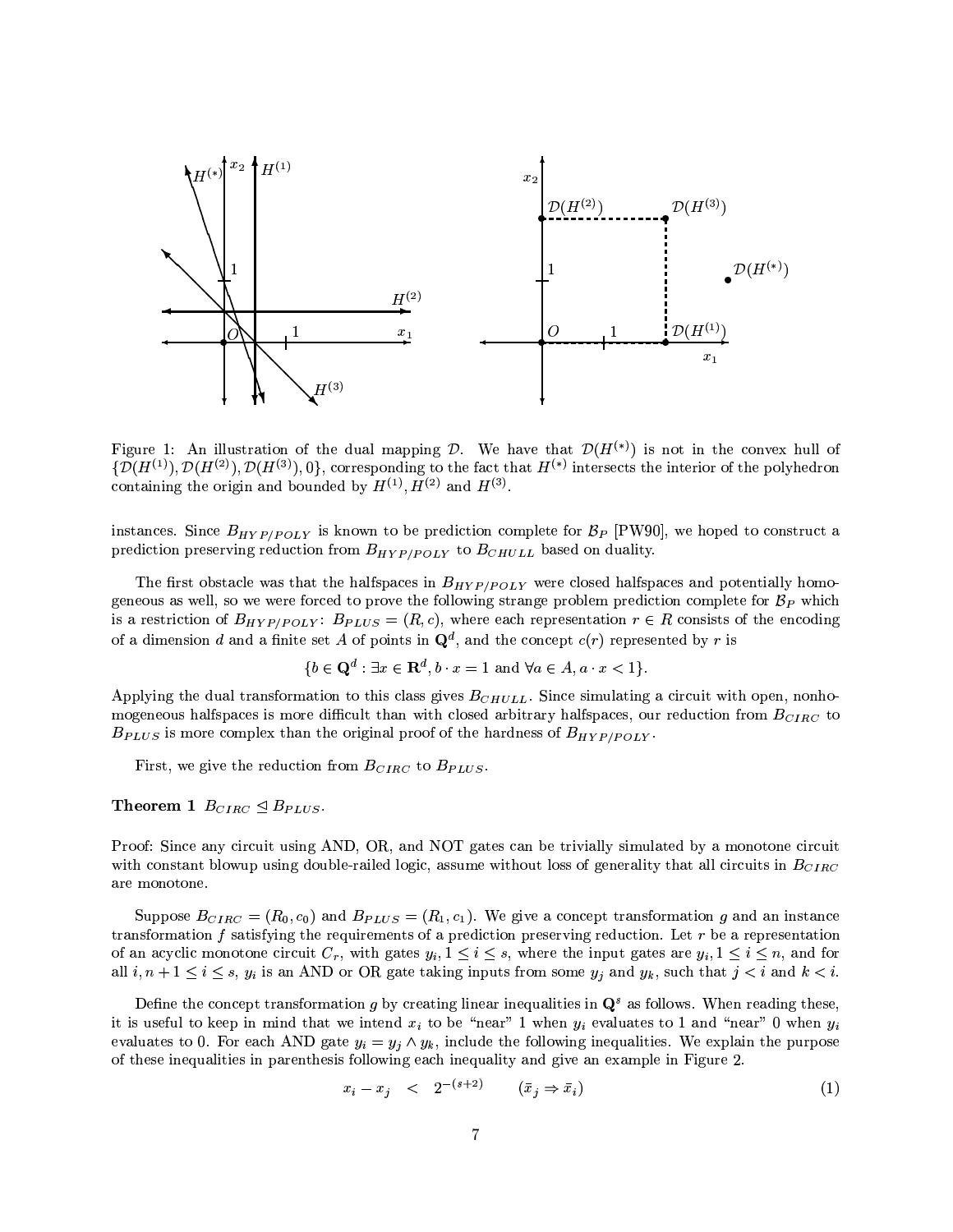$$
x_i - x_k \quad < \quad 2^{-(s+2)} \qquad (\bar{x}_k \Rightarrow \bar{x}_i) \tag{2}
$$

 $x_i + x_k - x_i \leq 1 + 2^{-(s+2)} \qquad (x_i \wedge x_k \Rightarrow x_i)$  $(3)$ 

For each OR gate  $y_i = y_j \vee y_k$ , include the following inequalities.

$$
x_i - x_i \quad < \quad 2^{-(s+2)} \qquad (x_i \Rightarrow x_i) \tag{4}
$$

$$
x_k - x_i \quad < \quad 2^{-(s+2)} \qquad (x_k \Rightarrow x_i) \tag{5}
$$

$$
x_i - x_j - x_k \quad < \quad 2^{-(s+2)} \qquad (\bar{x}_j \land \bar{x}_k \Rightarrow \bar{x}_i) \tag{6}
$$

In addition, for each  $x_i, 1 \leq i \leq s$ , add the inequalities

$$
\frac{-1}{n2^{s+2}} < x_i < 1 + \frac{1}{n2^{s+2}}
$$

Note that by multiplying by a constant, each of the inequalities given above can be transformed into the form  $a \cdot x < 1$ . Also note that since  $n \leq s$ , each of the inequalities given above can be written using  $O(s)$ bits, so  $g$  is polynomially length preserving.

Define the instance transformation f as follows. Let  $w \in \{0,1\}^n$  be an input to a circuit with n input gates. Let  $Z = \{i : w_i = 0\}$ ,  $N = \{i : w_i = 1\}$ . Let  $f(w)$  represent b such that  $\{x : b \cdot x = 1\}$  is equal to

$$
\{x : \left[\sum_{i \in Z} x_i\right] + \left[\sum_{i \in N} (1 - x_i)\right] + (1 - x_s) = 0\}
$$
\n(7)

Note that the guaranteed appearance of the  $(1-x_s)$  component ensures that this hyperplane can be written in the form  $b \cdot x = 1$ . Also note that f is trivially polynomially computable.

Choose  $w \in \Sigma^*$  and r, a representation of an acyclic monotone boolean circuit. Let H be the hyperplane represented by  $f(w)$  and let L be the set of points satisfying the inequalities of  $g(r)$ . Let  $y_i, 1 \le i \le s$ , be the values of the circuit represented by  $r$  computing  $w$ .

First, we can establish that if  $w \in c_0(r)$ , then  $f(w) \in c_1(g(r))$  by constructing  $x \in \mathbb{R}^s$  witnessing this fact: set  $x_i = y_i$  for  $1 \le i \le s$ . One can methodically verify that x satisfies all the constraints defining L and that  $x \in H$ , which together imply that  $f(w) \in c_1(g(r))$ .

We prove that  $f(w) \in c_1(g(r))$  implies  $w \in c_0(r)$  by choosing  $x \in H \cap L$  and proving by induction that for all  $i, 1 \leq i \leq s$ ,  $x_i$  is close to  $y_i$ , i.e., that x simulates the execution of the input circuit. Choose  $x \in H \cap L$ so x satisfies all of (1) through (7). We claim that for all  $i$ ,  $|x_i - y_i| \le \frac{2^{i+1}-1}{2^{s+2}}$ . Note that by (3), we need<br>only show that if  $y_i = 0$  then  $x_i \le \frac{2^{i+1}-1}{2^{s+2}}$  and if  $y_i = 1$ , then  $x_i \ge 1 - \frac{2^{i+1}-1}{2^{s+2$ 

For our base case, in which  $1 \leq i \leq n$ , we show that  $|x_i - y_i| \leq 1/2^{s+2}$ . Note that all of these are input gates, i.e.  $y_i = w_i$  for all  $i, 1 \leq i \leq n$ . Choose  $i_0, 1 \leq i_0 \leq n$ . Suppose that  $w_{i_0} = 0$ . We have

$$
x_{i_0} = \left[ \sum_{i \in Z - \{i_0\}} -x_i \right] + \left[ \sum_{i \in N} (x_i - 1) \right] + (x_s - 1) \quad \text{(by (7))}
$$
  

$$
\leq \left[ \sum_{i \in Z - \{i_0\}} \frac{1}{n2^{s+2}} \right] + \left[ \sum_{i \in N} \frac{1}{n2^{s+2}} \right] + \frac{1}{n2^{s+2}} \quad \text{(by (3))}
$$
  

$$
= \frac{1}{2^{s+2}}
$$

We can handle the case  $w_{i_0} = 1$  similarly, showing that in this case  $x_{i_0} \geq 1 - \frac{1}{2^{s+2}}$ . This completes the proof of the base case.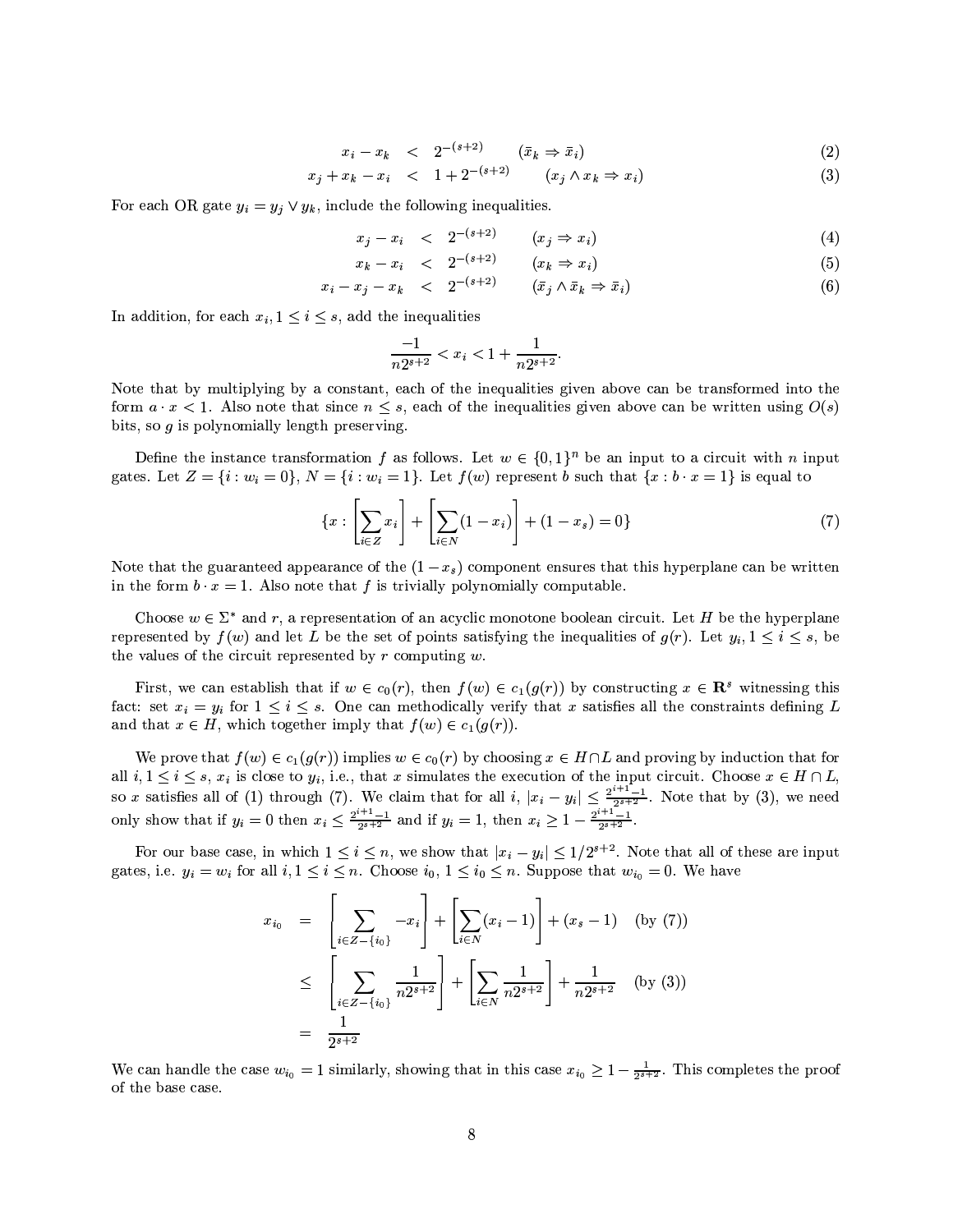Also, it is easy to prove that  $x_s \ge 1 - \frac{1}{2^{s+2}} > 1/2$  using (3) and (7) as above.

For the induction step, choose *i* such that  $n < i \le s$  and make the inductive assumption that for all  $j < i$ ,  $|x_j - y_j| \le (2^{j+1} - 1)/2^{s+2}$ .

Assume as a first case that  $y_i$  is an AND-gate with inputs  $y_j$  and  $y_k$ , and that  $y_i = 0$ . Assume wlog that  $y_j = 0$ . Then by (1),

$$
x_i < \frac{1}{2^{s+2}} + x_j
$$
  
\n
$$
\leq \frac{1}{2^{s+2}} + \frac{2^{j+1} - 1}{2^{s+2}}
$$
  
\n
$$
\leq \frac{1}{2^{s+2}} + \frac{2^i - 1}{2^{s+2}}
$$
  
\n
$$
< \frac{2^{i+1} - 1}{2^{i+2}}.
$$

Assume as a second case that  $y_i$  is an AND-gate with inputs  $y_j$  and  $y_k$ , and that  $y_i = 1$ . Then by (3),

$$
x_i > x_j + x_k - 1 - \frac{1}{2^{s+2}}
$$
  
\n
$$
\geq (1 - \frac{2^i - 1}{2^{s+2}}) + (1 - \frac{2^i - 1}{2^{s+2}}) - 1 - \frac{1}{2^{s+2}}
$$
  
\n
$$
= 1 - \frac{2^{i+1} - 1}{2^{s+2}}.
$$

Assume as a third case that  $y_i$  is an OR-gate with inputs  $y_j$  and  $y_k$ , and that  $y_i = 0$ . Then by (6),

$$
x_i < x_j + x_k + \frac{1}{2^{s+2}}
$$
\n
$$
\leq \frac{2^i - 1}{2^{s+2}} + \frac{2^i - 1}{2^{s+2}} + \frac{1}{2^{s+2}}
$$
\n
$$
= \frac{2^{i+1} - 1}{2^{s+2}}.
$$

Assume as a fourth case that  $y_i$  is an OR-gate with inputs  $y_j$  and  $y_k$ , and that  $y_i = 1$ . Assume wlog that  $y_j = 1$ . Then by (4),

$$
x_i > x_j - \frac{1}{2^{s+2}}
$$
  
\n
$$
\geq 1 - \frac{2^i - 1}{2^{s+2}} - \frac{1}{2^{s+2}}
$$
  
\n
$$
> 1 - \frac{2^{i+1} - 1}{2^{s+2}}.
$$

This completes the induction. So for all  $i, 1 \leq i \leq s$ , we have

$$
|x_i-y_i|\leq \frac{2^{i+1}-1}{2^{s+2}}\leq \frac{2^{s+1}-1}{2^{s+2}}<1/2
$$

Since  $x_s > 1/2$ , this implies that  $y_s = 1$ , which in turn implies that the input circuit evaluates to 1, i.e.,  $w\in c_0(r). \ \Box$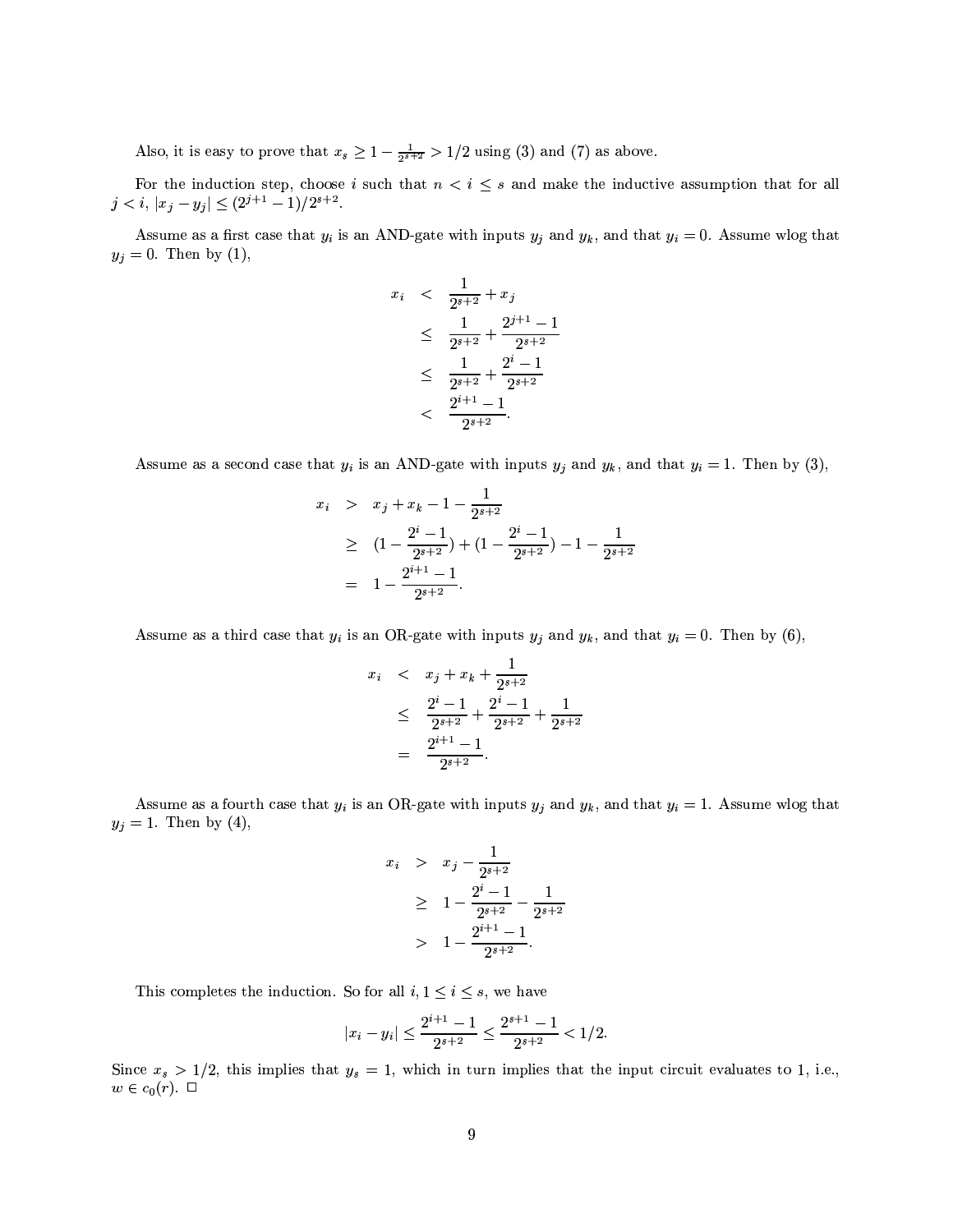We next reduce  $B_{PLUS}$  to  $B_{CHULL}$ , for which we need the following simple lemma. Our proof is similar to that of a related theorem in [Gru67, page 11].

**Lemma 2** Let C be a closed, convex subset of  $\mathbb{R}^d$  and let  $y \in \mathbb{R}^d$  be an element outside of C. Then there exists a hyperplane H containing y such that  $H \cap C = \emptyset$ .

Proof: Since C is closed, there is a point  $c \in C$  closest to y. Let

$$
H = \{x : (c - y) \cdot x = (c - y) \cdot y\}.
$$

Clearly,  $y \in H$ .

First, assume for contradiction that  $c \in H$ . Then

$$
(c-y)\cdot c = (c-y)\cdot y
$$

which implies

$$
(c - y) \cdot c - (c - y) \cdot y = 0
$$

which in turn gives

$$
(c-y)\cdot(c-y)=0.
$$

This implies  $c = y$ , which in turn implies  $y \in C$ , which is a contradiction. Thus, we have that  $c \notin H$ .

Now, choose  $z \in H - \{y\}$ . Note that c, y and z are distinct. Assume for contradiction that  $z \in C$ . Trivially, the triangle with vertices at  $c, y$  and z is a right triangle with the right angle at y, so if w is the element of the segment between c and z closest to y, then  $w \notin \{c, z\}$ , and thus w is closer to y than c. But since c and z are in the convex set C, w is in C also, which contradicts the assumption that c is the closest element to  $y$  in  $C$ .

Since z was chosen arbitrarily,  $H \cap C = \emptyset$ .  $\Box$ 

The following technical lemma basically amounts to the observation discussed above that under certain assumptions a hyperplane intersects the interior of a polyhedron if and only if its dual point is not a member of the convex hull of the duals of the bounding hyperplanes of the polyhedron together with the origin. Similar facts are proved in [Ede84].

**Lemma 3** Let  $A = \{a^{(i)} : 1 \leq i \leq n\} \subseteq \mathbf{Q}^d$ . Let  $b \in \mathbf{Q}^d$ . There exists  $x \in \mathbf{R}^d$  such that  $b \cdot x = 1$  and  $a^{(i)} \cdot x < 1$  for all  $i, 1 \leq i \leq n$  if and only if b is not a member of the convex hull of  $A \cup \{0\}$ .

Proof: First, assume for contradiction that there exists  $x \in \mathbb{R}^d$  such that  $b \cdot x = 1$ , and  $a^{(i)} \cdot x < 1$  for all  $i, 1 \leq i \leq n$  and b is in the convex hull of  $A \cup \{0\}$ . Since b is in the convex hull of  $A \cup \{0\}$ , there exists a sequence  $\lambda_i, 1 \leq i \leq n$ , such that for all  $i, \lambda_i \in \mathbf{R}$  and  $\sum \lambda_i \leq 1$  and for all  $i, 1 \leq i \leq n$ ,  $0 \leq \lambda_i \leq 1$  and  $b = \sum_{i=1}^{n} \lambda_i a^{(i)}$ . So we have

$$
b \cdot x = \left(\sum_{i=1}^n \lambda_i a^{(i)}\right) \cdot x = \sum_{i=1}^n \lambda_i (a^{(i)} \cdot x) < \sum_i \lambda_i \le 1
$$

This contradicts the assumption that  $b \cdot x = 1$ , and thereby proves the forward direction of the Lemma.

Now, suppose b is not in the convex hull of  $A \cup \{0\}$ . Let H be a hyperplane containing b and avoiding the convex hull of  $A \cup \{0\}$ . The existence of such an H is established by Lemma 2. Let  $x = \mathcal{D}(H)$ , i.e. let x be such that

$$
H = \{z : x \cdot z = 1\}.
$$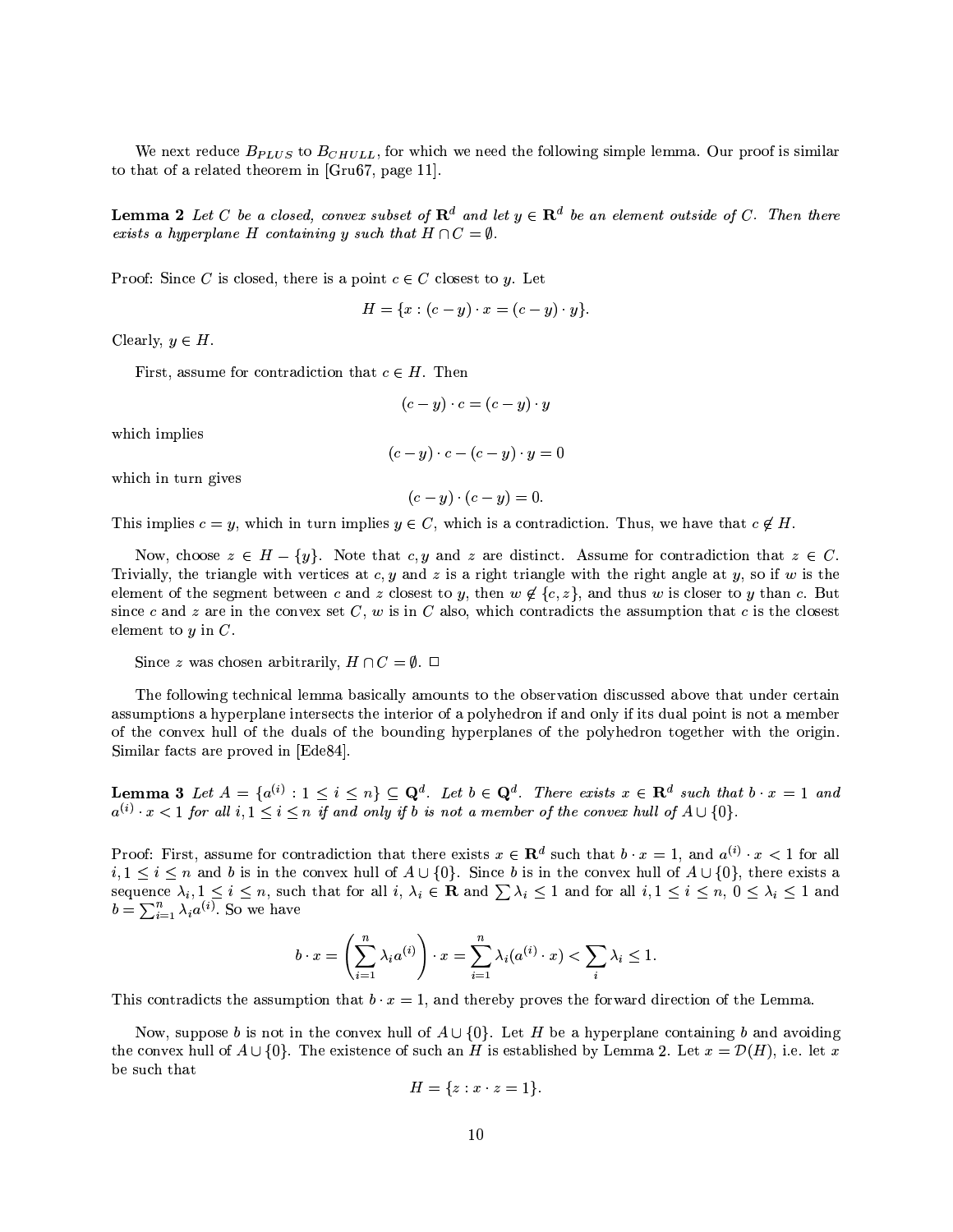Since  $x \cdot 0 < 1$ , and all points of A are in the same halfspace of H as the origin, we have  $a \cdot x = x \cdot a < 1$  for all  $a\in A.$   $\Box$ 

### Theorem 4  $B_{PLUS} \trianglelefteq B_{CHULL}$ .

Proof: Let  $B_{PLUS} = (R, c)$  and  $B_{CHULL} = (R', c')$ . Define  $g: R \to R'$  as follows. Suppose r represents the constraints  $a^{(i)} \cdot x < 1, 1 \leq i \leq s$ . Then let  $g(r)$  be the representation of the set  $\{a^{(i)}: 1 \leq i \leq s\} \cup \{0\}$ . Define f as follows. Suppose w represents the hyperplane  $b \cdot x = 1$ , then let  $f(w)$  be a representation of b. By Lemma 3,  $w \in c(r)$  if and only if  $f(w) \notin c'(g(r))$ .  $\Box$ 

By the transitivity of  $\triangleleft$ , together with the fact that one can test whether a point is a convex combination of a finite set of points in polynomial time using linear programming [Kar84], we get the main result (see Figure 2 for an example tracing both reductions used).

**Theorem 5**  $B_{CHULL}$  is prediction complete for  $B_P$ 



|      |         | Constraints                                   | In $B_{PLUS}$ form                                                       | Dual points                                            |
|------|---------|-----------------------------------------------|--------------------------------------------------------------------------|--------------------------------------------------------|
|      |         | $x_1 - x_4 < \frac{1}{32}$                    | $32x_1 - 32x_4 < 1$                                                      | $(32, 0, 0, -32, 0)$                                   |
|      | $y_4$   | $x_2 - x_4 < \frac{1}{32}$                    | $32x_2 - 32x_4 < 1$                                                      | $(0, 32, 0, -32, 0)$                                   |
|      |         | $x_4 - x_1 - x_2 < \frac{1}{32}$              | $32x_4 - 32x_1 - 32x_2 < 1$                                              | $(-32, -32, 0, 32, 0)$                                 |
| g(r) |         | $x_5 - x_4 < \frac{1}{32}$                    | $32x_5 - 32x_4 < 1$                                                      | $(0, 0, 0, -32, 32)$                                   |
|      | $y_{5}$ | $x_5 - x_3 < \frac{1}{32}$                    | $32x_5 - 32x_3 < 1$                                                      | $(0, 0, -32, 0, 32)$                                   |
|      |         | $x_3 + x_4 - x_5 < \frac{33}{32}$             | $\frac{32}{33}x_3+\frac{32}{33}x_4-\frac{32}{33}x_5<1$                   | $(0, 0, \frac{33}{32}, \frac{33}{32}, \frac{-33}{32})$ |
|      |         | $\forall i, x_i > \frac{-1}{96}$              | $\forall i \, -96x_i < 1$                                                | $(0, \ldots, -96, \ldots, 0)$                          |
|      |         | $\forall i, x_i < \frac{97}{96}$              | $\forall i, \frac{96}{97} x_i < 1$                                       | $(0, \ldots, \frac{96}{97}, \ldots, 0)$                |
| f(w) |         | $1-x_1$ ) + $x_2$ + $(1-x_3)$ + $(1-x_5)$ = 0 | $\frac{-1}{2}x_1 + \frac{1}{2}x_2 - \frac{1}{2}x_3 - \frac{1}{2}x_5 = 1$ |                                                        |

Figure 2: An example of the reductions  $B_{CIRC} \leq B_{PLUS} \leq B_{CHULL}$ :  $y_5$  is 1 corresponding to the fact that  $\left(\frac{-1}{3}, \frac{1}{3}, \frac{-1}{3}, 0, \frac{-1}{3}\right)$  is not in the convex hull of the other dual points together with the origin.

We can easily extend the preceding argument to establish that the following problem is log space complete for P: given a finite set  $S \subseteq \mathbf{Q}^d$ , and  $x \in \mathbf{Q}^d$ , is x in the convex hull of S? First, it was established in [Gol77] that the evaluation problem for monotone circuits is log space complete for  $P^7$ . Using the reduction of the previous section, we can now prove the following.

**Theorem 6** The problem of determining whether a point is in the convex hull of a finite set of points is log space complete for P.

 $7$ Surveys of P-complete problems can be found in [HR85] [MSS89].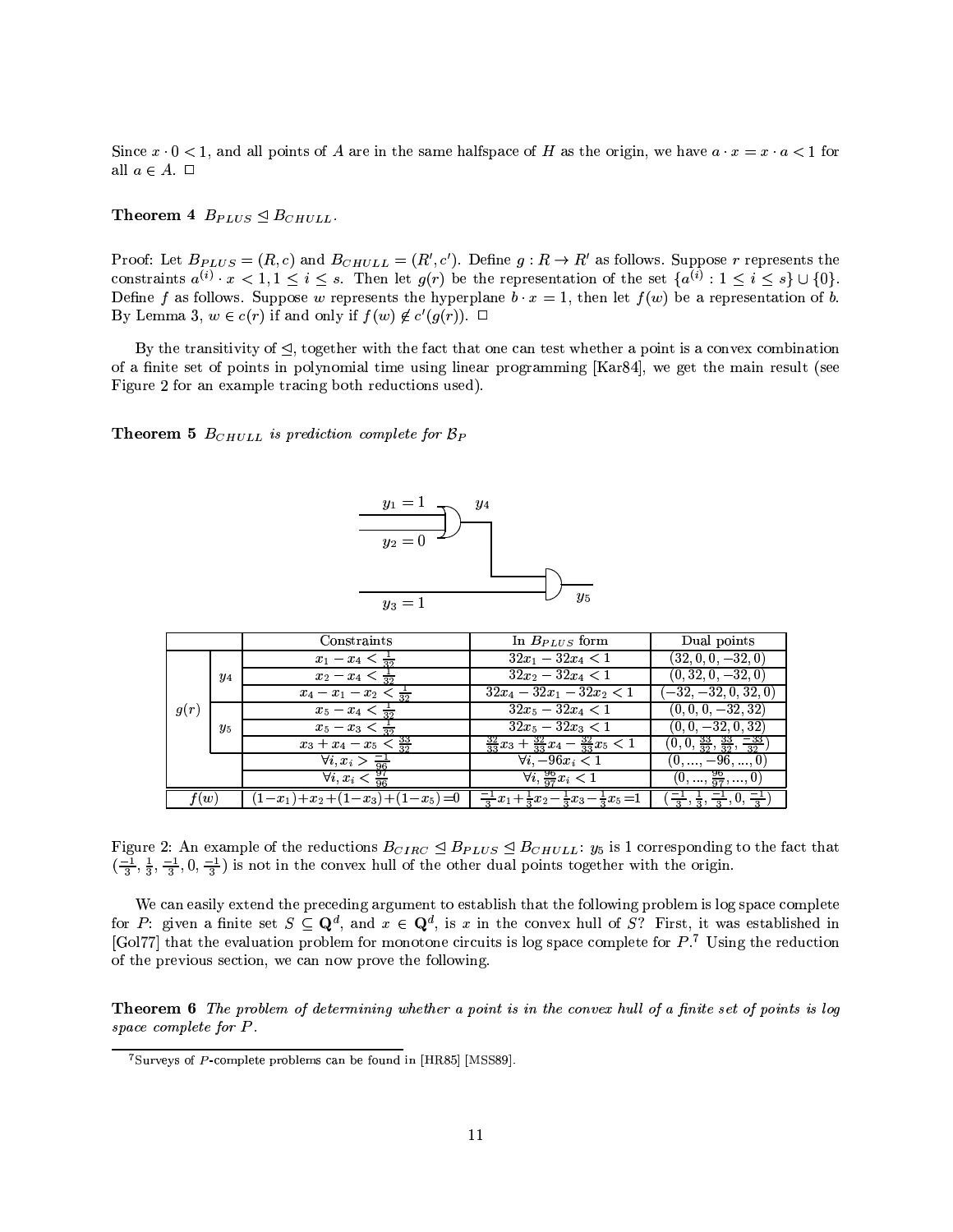Proof: The only question is whether the inequalities of the reduction of Theorem 1 (with right hand sides normalized to 1) can be output using log space. Each inequality is represented with a constant number of fractions chosen from

$$
\{\pm 2^{s+2}, -n2^{s+2}, \pm \frac{2^{s+2}}{2^{s+2}+1}, \frac{n2^{s+2}}{n2^{s+2}+1}\}.
$$

Recall that we assumed that rationals are represented by writing their numerator and denominator in binary<sup>8</sup>. Given n and s, all these numbers can trivially be output using  $O(\log ns)$  space. The theorem now easily follows.  $\square$ 

#### **Positive Results**  $\overline{\mathbf{4}}$

In this section we give proofs of the polynomial predictability of two classes. We list below some of the prediction problems treated in this section.

- $B_{\Box} = (R, c)$ , where  $R = \{r : \exists d \in \mathbb{N} \text{ such that } r \text{ encodes } (l, u) \in \mathbb{Q}^d \times \mathbb{Q}^d \}$  and  $c(r) = \prod_{i=1}^d [l_i, u_i]$ .
- $B_{FLAT} = (R, c)$ , where R consists of encodings of coefficients of elements of  $\{A \subseteq \mathbf{Q}^d : A \text{ finite}, d \in \mathbf{N}\}\$ and  $c(r)$  is defined as follows: If r encodes A, then

$$
c(r) = \{x \in \mathbf{Q}^d : \forall a \in A, a \cdot x = 0\}.
$$

If  $(R, c)$  is a prediction problem, define  $U_k(R, c) = (R', c')$ , where R' consists of encodings of all finite sequences of elements of R of length no greater than k and for each  $r' \in R'$ , if r' represents  $(s_1,...,s_l)$ .  $c'(r') = \bigcup_{i=1}^{l} s_i$ . Define **U** similarly for unbounded finite unions.

As our first positive result, we show that  $U_k(B_{FLAT})$  is predictable by reducing this prediction problem to  $B_{FLAT}$ . The fact that  $B_{FLAT}$  is predictable was proved in [Shv88] and [HSW91]. Our reduction is similar to that of [Blu89][VW89] which showed that the class of border augmented symmetric differences of halfspaces reduces to the class of halfspaces.

Theorem 7  $U_2(B_{FLAT}) \trianglelefteq B_{FLAT}$ .

Proof: Let  $(R_0, c_0) = U_2(B_{FLAT})$  and  $(R_1, c_1) = B_{FLAT}$ .

Suppose  $w \in \Sigma^*$  represents  $(x_1, ..., x_d) \in \mathbf{Q}^d$ . Let  $f(w)$  represent

$$
(x_1^2,...,x_1x_d,x_2x_1,...,x_2x_d,\cdots,x_dx_1,...,x_d^2).
$$

Let  $r_0 \in R_0$  encode  $A, B \subseteq \mathbf{Q}^d$ . Then let  $g(r_0)$  represent

$$
\{(a_1b_1, ..., a_1b_d, a_2b_1, ..., a_2b_d, ..., a_d b_1, ..., a_d b_d) : a \in A, b \in B\}.
$$

We have that  $w \in c_0(r_0)$  if and only if

$$
\left[\bigwedge_{a \in A} (a \cdot x = 0)\right] \vee \left[\bigwedge_{b \in B} (b \cdot x = 0)\right]
$$

<sup>&</sup>lt;sup>8</sup>Note that our results are not sensitive to which integer basis  $b \ge 2$  is used for representing integers. We can simply substitute the fractions  $\{\pm b^{s+2}, -nb^{s+2}, \pm \frac{b^{s+2}}{b^{s+2}+1}, \frac{nb^{s+2}}{nb^{s+2}+1}\}$  in the reduct modification.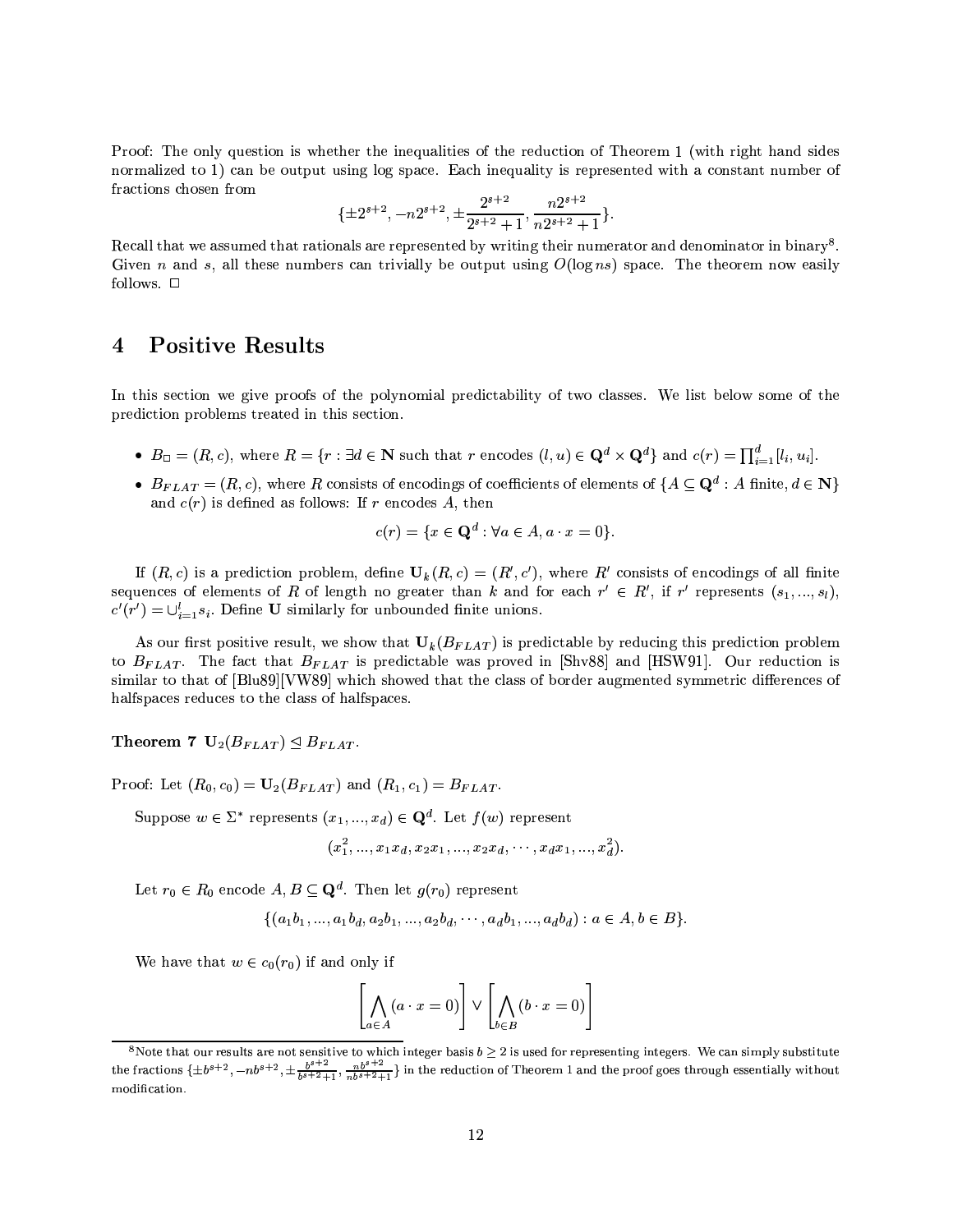which is true if and only if

$$
\bigwedge_{a \in A, b \in B} [(a \cdot x = 0) \vee (b \cdot x = 0)]
$$

which in turn holds if and only if

$$
\bigwedge_{a\in A,b\in B} \left[ (a\cdot x)(b\cdot x) = 0 \right].
$$

This is true if and only if

$$
\bigwedge_{i \in A, b \in B} \left[ \sum_{i,j} a_i b_j x_i x_j = 0 \right]
$$

 $\epsilon$ 

which, finally, holds if and only if  $f(w) \in c_1(g(r_0))$ .

Since  $f$  is clearly polynomially computable and  $g$  is clearly polynomially length preserving, this theorem holds.  $\square$ 

**Corollary** 8 For all  $k \in \mathbb{N}$ ,  $U_k(B_{FLAT}) \triangleleft B_{FLAT}$ .

Sketch of proof: By an argument similar to the above, taking  $f$  to be as above and letting  $g$  operate on pairs of halfspaces as above, we can easily verify that  $U_k(B_{FLAT}) \leq U_{\lceil k/2 \rceil}(B_{FLAT})$ . The corollary then easily follows by induction.  $\Box$ 

**Corollary 9** For all  $k \in \mathbb{N}$ ,  $U_k(B_{FLAT})$  is predictable.

Proof: Follows from Corollary 8, together with the fact that  $\trianglelefteq$  preserves predictability [PW90] and  $B_{FLAT}$ is predictable [Shv88] [HSW91].  $\Box$ 

Note that there is a trivial prediction preserving reduction to  $U_k(B_{FLAT})$  from the corresponding prediction problem in which the flats are not restricted to be homogeneous, so our result extends to unions of arbitrary flats.

For our second positive result, we give an prediction algorithm for  $U_k(B_{\Box})$  for each  $k \in \mathbb{N}$ . For  $k = 1$ , this problem has been solved in [BEHW89]. Our algorithm consists of finding a concept h of  $U_{k(2d)^k}(B_{\Box})$ consistent with the sample, and using  $h$  for prediction. We make use of the following lemma.

**Lemma 10 ([BEHW89])** Let B be any prediction problem whose associated concept class has finite VC dimension  $d' \geq 1$ . For all  $k \geq 1$ , Then the VC dimension of the concept class of  $\mathbf{U}_k(B)$  is no more than  $2d'k\log(3k).^{9}$ 

Our algorithm for finding a concept of  $U_{k(2d)^k}(B_{\Box})$  consistent with the sample works by calling a subroutine which takes as input a sample  $S$  and a target bound  $k$  on the number of boxes in the target, and either returns a hypothesis in  $\mathbf{U}_{k(2d)^k}(B_{\Box})$  consistent with the sample, or correctly informs the caller that the sample was not consistent with any concept of  $U_k(B_{\Box})$ .

Loosely speaking, the algorithm works as follows. For each axis, it sweeps two axis-aligned hyperplanes, "squeezing" toward each other from  $-\infty$  and  $\infty$ . As a hyperplane passes sample points, the subroutine calls itself recursively to see if the examples that have been passed are consistent with some union of  $k-1$  boxes,

<sup>&</sup>lt;sup>9</sup>The lemma also holds if unions are replaced by intersections.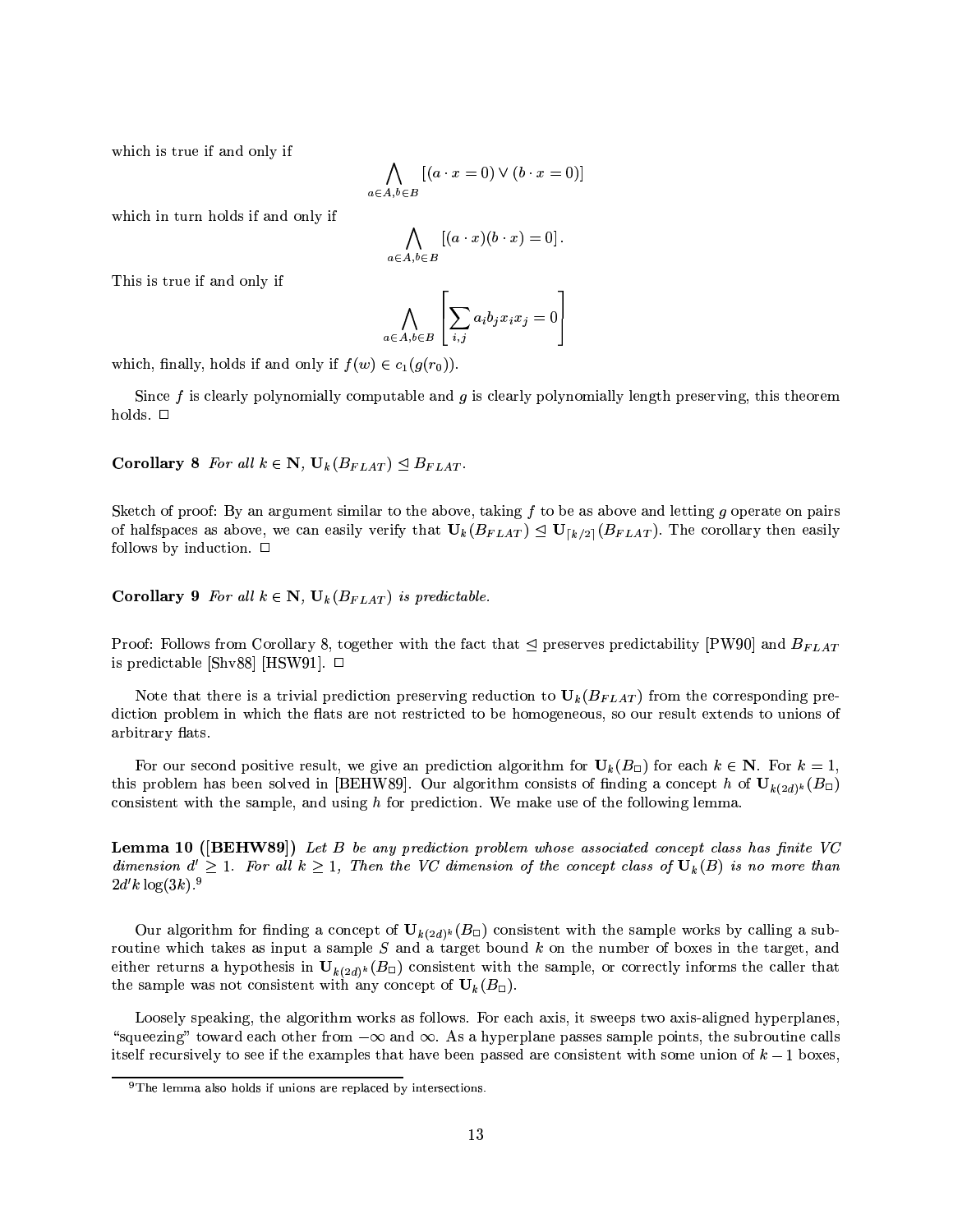and stops when this is no longer true, saving the no more than  $(k-1)(2d)^{k-1}$  hyperrectangles obtained from the last "successful" call.

After this "squeezing" has been completed for all d axes, all of the "stopped" axis-aligned hyperplanes form a box. The algorithm returns this box, together with all those saved just prior to stopping the various sweeps.

The following lemma establishes the correctness of this algorithm, which is formally described in Figure 3.

boxes( $S = \{(x^{(i)}, l^{(i)}) \in \mathbf{Q}^d \times \{0, 1\} : 1 \le i \le m\}, k);$  $1.$ 2. if  $(k = 1)$ 3. 4. then begin for  $j := 1$  to d do begin /\* Find smallest box consistent w/ pos. examples \*/ 5.  $\begin{array}{l} z_j := \max\{x_j^{(i)}: l^{(i)} = 1\};\\ y_j := \min\{x_j^{(i)}: l^{(i)} = 1\}; \end{array}$  $6.$ 7. end: 8. if  $((\prod_i [y_i, z_j]) \cap \{x^{(i)} : l^{(i)} = 0\} \neq \emptyset)$  /\* See if hypothesis contains neg. examples \*/  $9. \,$ then return("inconsistent") 10.  $11.$ else return $(\prod_i [y_i, z_j])$ 12. end 13. else if  $(boxes(S, k-1) \neq$  "inconsistent") 14. then return(boxes( $S, k-1$ )) else begin 15. 16. for  $j := 1$  to d do begin sort S according to the jth entries of the  $x^{(i)}$ 's; 17. for  $j' := 1$  step 1 /\* Sweep "up" \*/ 18. until boxes({ $(x^{(i)}, l^{(i)}) : 1 \le i \le j'$ }, k - 1) = "inconsistent"); 19. lower<sub>i</sub> := boxes({ $(x^{(i)}, l^{(i)}) : 1 \le i \le j'-1$ }, k-1); 20.  $y_j := x_j^{(j')}$ ; 21. for  $j' := m$  step  $-1$  /\* Sweep "down" \*/ 22. 23. until boxes( $\{(x^{(i)}, l^{(i)}) : j' \leq i \leq m\}, k-1$ ) = "inconsistent"); upper<sub>j</sub> := boxes({ $(x^{(i)}, l^{(i)})$ :  $j' + 1 \le i \le m$ }, k - 1); 24.  $z_j := x_j^{(j')}$ ; 25. 26. end: 27. if  $\prod_i [y_i, z_i]$  contains a negative example then return  $("inconsistent")$ 28. 29. else return( $(\cup_j \text{lower}_j) \cup (\cup_j \text{upper}_j) \cup \{\prod_j [y_j, z_j]\});$ 30. end

Figure 3: The subroutine for the algorithm for  $U_k(B_{\Box})$ .

**Lemma 11** The algorithm given in Figure 3 either returns a hypothesis in  $U_{k(2d)^k}(B_{\Box})$  consistent with the sample, or correctly informs the caller that the sample was not consistent with any concept of  $\mathbf{U}_k(B_{\Box})$ .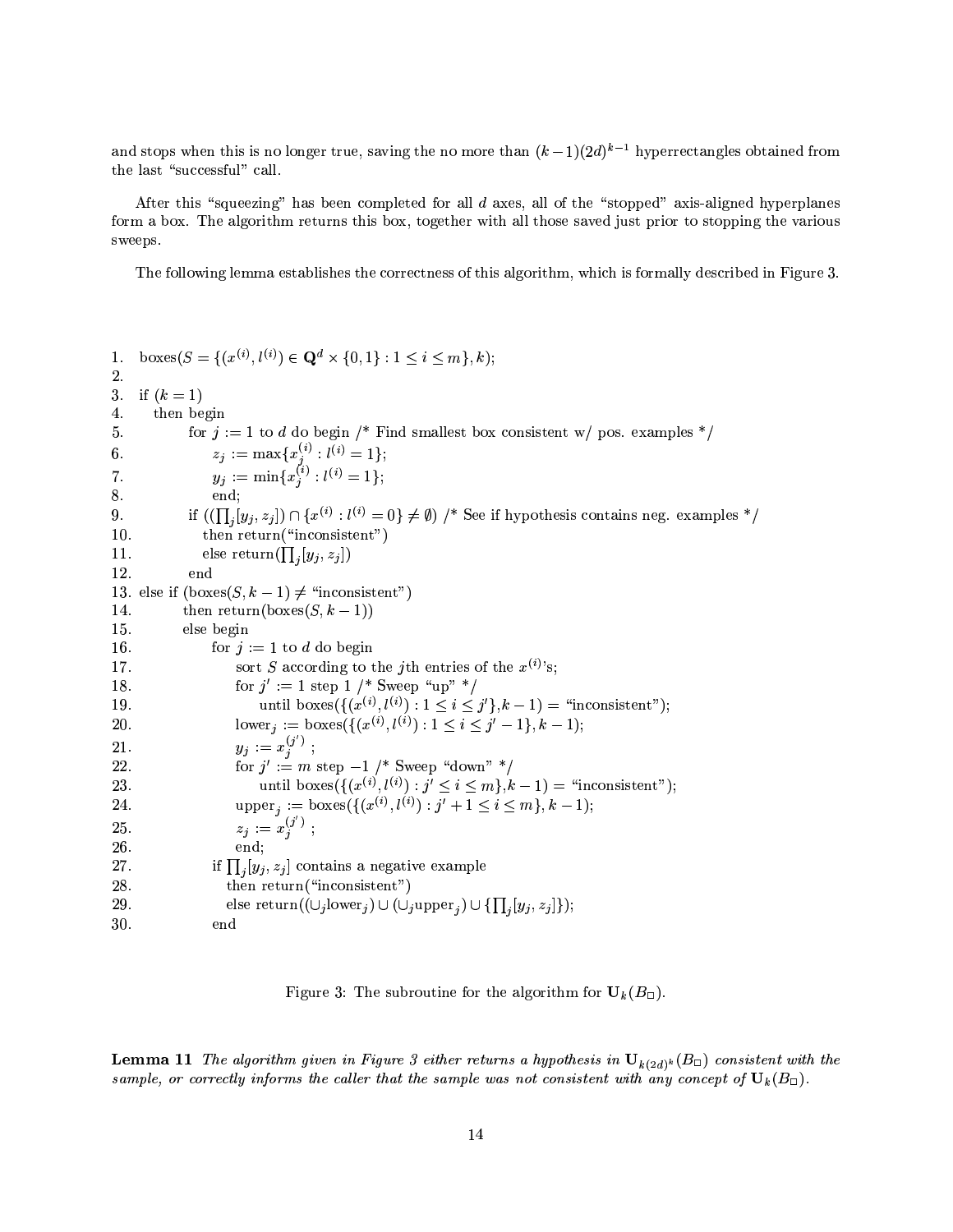Proof: Choose a sample S arbitrarily. Let d be the dimension of the space containing the points of S. Our proof is by induction on the second argument  $k$ .

For the base case, in which  $k = 1$ , we claim the algorithm either returns a single box consistent with the sample, or correctly reports that there is no such box. First, trivially, if the algorithm outputs a concept. it is consistent with the sample. Now, assume for contradiction that the algorithm returns "inconsistent" when in fact  $\prod_i [u_j, v_j]$  is consistent with the sample. Clearly, for all j,  $z_j \le v_j$  and  $y_j \ge u_j$ , which implies  $\prod_i [y_j, z_j] \subseteq \prod_i [u_j, v_j]$ . This implies that since  $\prod_i [y_j, z_j]$  contains a negative example,  $\prod_i [u_j, v_j]$  contains a negative example, which is a contradiction. So in the case that  $k = 1$ , the algorithm behaves as described above.

Choose  $k$ . Make the inductive assumption that the algorithm is correct when its second argument is  $k-1$ .

We may assume without loss of generality that on line 13, boxes  $(S,k-1)$  returns "inconsistent," since. by the inductive assumption, the lemma is trivial otherwise.

First, we claim that if the algorithm returns a concept, it contains no negative examples. By the inductive hypothesis,  $(\cup_j \text{lower}_j) \cup (\cup_j \text{upper}_j)$  contains no negative examples, and the algorithm tests to ensure that  $\prod_{i} [y_i, z_i]$  contains no negative examples prior to outputting its hypothesis.

Next, we claim that if the algorithm returns a concept, that it covers all positive examples. Choose a positive example x. If  $x \in \prod_i [y_i, z_i]$ , then trivially x is covered. Suppose  $x \notin \prod_i [y_i, z_i]$ . Choose j such that  $x_j \notin [y_j, z_j]$ . If  $x_j < y_j$ , then by the inductive hypothesis, x is covered by lower. Similarly, if  $x_j > z_j$ , x is covered by upper<sub>j</sub>. Since x was chosen arbitrarily, if the algorithm returns a concept, every positive example is covered.

We have now established that if the algorithm returns a concept, it is consistent with the sample. We now claim that the output concept contains at most  $k(2d)^k$  boxes. By the inductive hypothesis, each of the lower<sub>j</sub>'s and the upper<sub>j</sub>'s contains at most  $(k-1)(2d)^{k-1}$  boxes, so the output hypothesis contains at most

$$
2d[(k-1)(2d)^{k-1}] + 1 = (k-1)(2d)^{k} + 1 \le k(2d)^{k}
$$

boxes.

Finally, we wish to show that if the algorithm returns "inconsistent," that the sample is in fact not consistent with any concept in  $U_k(B_{\square})$ . Assume for contradiction that  $\text{boxes}(S, k)$  returns "inconsistent" and the sample is consistent with

$$
\bigcup_{i=1}^k \prod_{j=1}^d [u_j^{(i)}, v_j^{(i)}].
$$

Since boxes(S, k) returns "inconsistent,"  $\prod_{i} [y_i, z_i]$  must contain a negative example from S. For each  $j, 1 \leq j \leq d$ , let

$$
y_j^* = \max\{u_j^{(i)} : 1 \le i \le k\}
$$
  

$$
z_j^* = \min\{v_j^{(i)} : 1 \le i \le k\}
$$

Choose  $i$ . Let

be the enumeration returned by the *j*th sort performed by the algorithm. Thus 
$$
x_j^{(1)}, ..., x_j^{(m)}
$$
 is a nondecreasing sequence. Let

 $(x^{(1)}, l^{(1)}), ..., (x^{(m)}, l^{(m)})$ 

$$
j' = \min\{i' : \text{boxes}(\{(x^{(i)}, l^{(i)}) : 1 \le i \le i'\}, k - 1) = \text{``inconsistent"}\}.
$$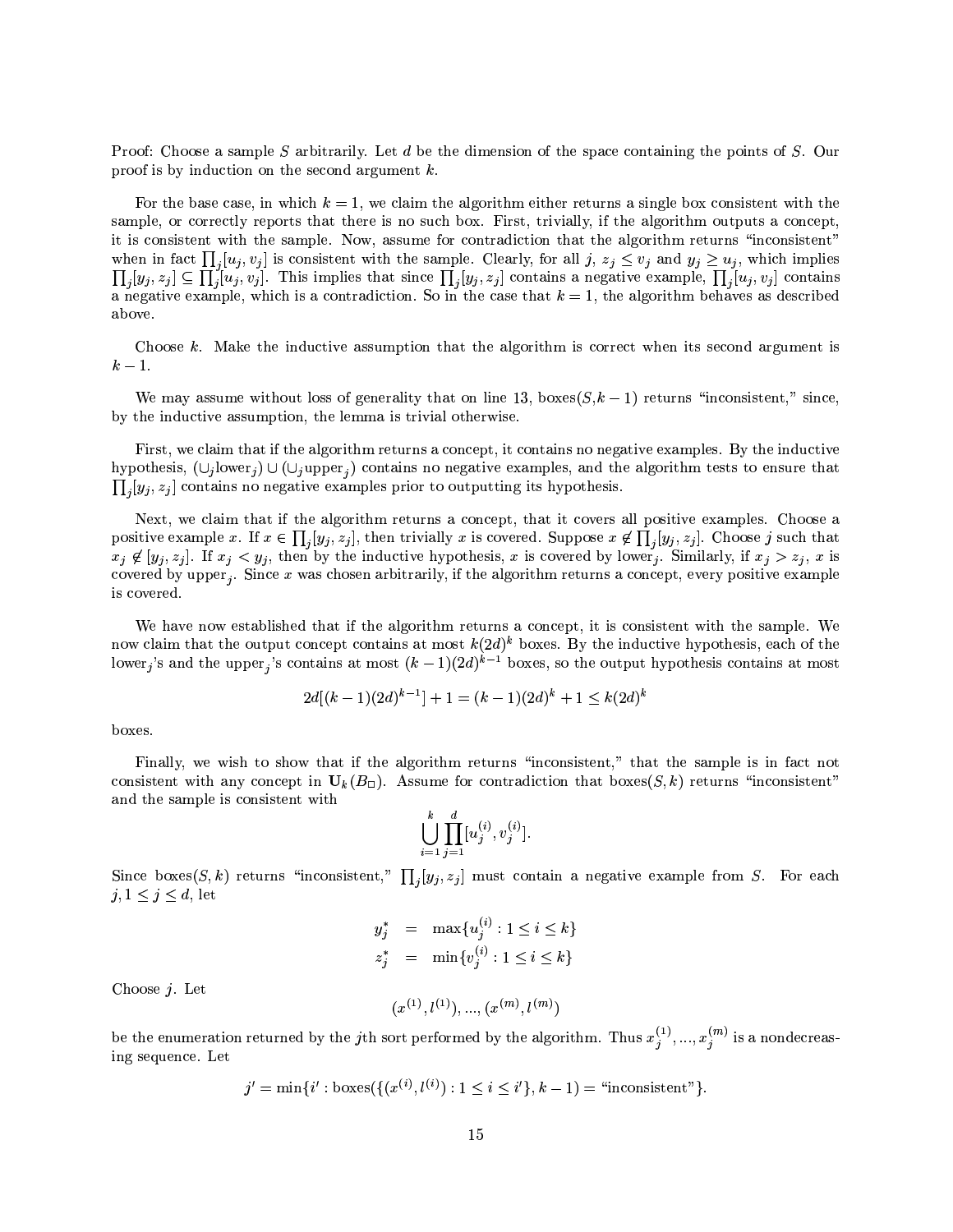Trivially,  $y_j = x_j^{(j')}$ . Assume for contradiction that  $x_j^{(j')} < y_j^*$ . Let *i'* be such that  $u_j^{(i)} \le u_j^{(i')}$  for all  $i, 1 \le i \le k$ . So  $y_j^* = u_j^{(i')}$ , which implies  $x_j^{(j')} < u_j^{(i')}$ , so none of the first *j'* sample points in that is

$$
\{x^{(i)}: 1 \le i \le j'\} \cap (\prod_j [u_j^{(i')}, v_j^{(i')}] ) = \emptyset
$$

which implies that the first j' examples are consistent with the other  $k-1$  boxes, which contradicts the inductive assumption, so  $y_j = x_j^{(j')} \ge y_i^*$ .

Similarly, we can show that  $z_j \leq z_j^*$ . Since the algorithm returns "inconsistent,"  $\prod_j [y_j, z_j]$  contains a negative example. Call it x. Choose j. Then

$$
u_j^{(1)} \le y_j^* \le y_j \le x_j \le z_j \le z_j^* \le v_j^{(1)}.
$$

Since j was chosen arbitrarily,  $x \in \prod_i [u_j^{(1)}, v_j^{(1)}]$ , which contradicts the assumption that the sample is consistent with

$$
\bigcup_i \prod_j [u_j^{(i)}, v_j^{(i)}].
$$

So if the algorithm returns "inconsistent," then the sample truly is not consistent with any  $k$  boxes. This completes the induction.  $\Box$ 

The above algorithm clearly requires time polynomial in  $m$ , but exponential in  $k$ . Since the output hypothesis is in the concept class of  $U_{k(2d)^k}(B_{\Box})$  boxes, and the VC-dimension of  $B_{\Box}$  is 2d [BEHW89], by Lemma 10, the VC dimension of the hypothesis class of this algorithm is no more than  $2^{k+2}k d^{k+1} \log 2^k 3k d^k$ . which is polynomial in d for fixed k, which, by the results of [BEHW89][HKLW91], implies that only polynomially many examples are required for any desired accuracy  $\epsilon$  of prediction. This gives the following theorem.

**Theorem 12** For all  $k \in \mathbb{N}$ ,  $U_k(B_{\square})$  is predictable.

Note that increased efficiency could be obtained by replacing the interior for loops with binary searches. Also, some redundant recursive calls could be avoided. Finally, immediately after lower, and upper, are assigned their values, some examples can be removed from  $S$ . That is, after line 20, we can add the statement

$$
S := S - \{ (x^{(i)}, l^{(i)}) : 1 \le i \le j' - 1 \}.
$$

Similarly, after line 24, we can add

$$
S := S - \{ (x^{(i)}, l^{(i)}) : j' + 1 \le i \le m \}.
$$

The algorithm is presented in the given form for clarity.

Since the intersection of any box with the vertices of the unit cube consists of the vertices of some subcube, our algorithm for learning a fixed number of boxes leads to an Occam algorithm [BEHW89] for learning k-term DNF using hypotheses in DNF. The number of terms in the DNF expression returned by our algorithm is bounded by  $k(2n)^k$ , where *n* is the number of variables. In contrast, it is NP-hard to produce a consistent DNF with no more than  $2k-3$  terms.

Note that the standard algorithm for learning  $k$ -term DNF [PV88] uses hypotheses in  $k$ -CNF (CNF expressions with at most  $k$  literals per clause). Along the same lines one can construct an algorithm for learning unions of k boxes by an appropriate generalization of k-CNF (We presented the algorithm of Figure 3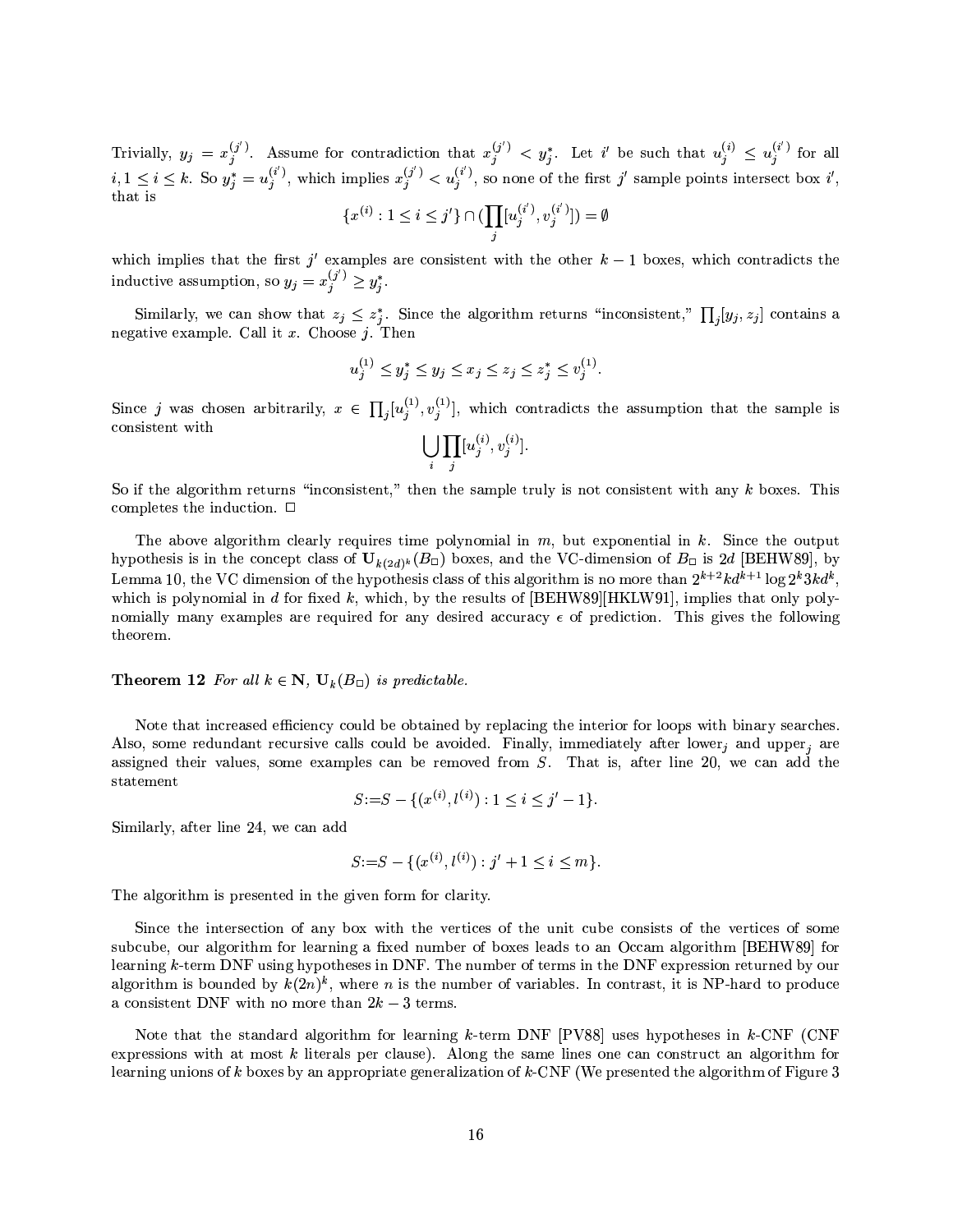because of its implications for learning  $k$ -term DNF in terms of DNF). The clauses generalize to unions of no more than  $k$  "axis-aligned" halfspaces; i.e., halfspaces of the form

$$
\{x \in \mathbf{R}^d : \pm x_i \le a\}
$$

where  $1 \leq i \leq d$  and  $a \in \mathbb{R}$ . As with k-term DNF, unions of up to k boxes can be expressed as intersections of at most  $(2d)^k$  generalized clauses, since

$$
\bigcup_{j=1}^{k} \prod_{i=1}^{d} [l_i^{(j)}, u_i^{(j)}] = \bigcup_{j=1}^{k} \bigcap_{i=1}^{d} (\{x : -x_i \le -l_i^{(j)}\} \cap \{x : x_i \le u_i^{(j)}\})
$$
\n(8)

$$
= \bigcup_{j=1}^{k} \bigcap_{i=1}^{2d} H_i^{(j)} \tag{9}
$$

where

$$
H_i = \begin{cases} \n\{x : -x_i \le -l_i^{(j)}\} & \text{if } 1 \le i \le n \\
\{x : x_{i-n} \le u_{i-n}^{(j)}\} & \text{otherwise}\n\end{cases}
$$

and we can "distribute out" the expression in (9) to get

$$
\bigcap_{\vec{i}\in\{1,\ldots,2d\}^k} \bigcup_{j=1}^k H_{i_j}^{(j)}
$$

which is an intersection of at most  $(2d)^k$  generalized clauses. Thus we can use a standard greedy covering algorithm [BEHW89], to obtain an intersection of at most  $(2d)^k \ln m + 1$  generalized clauses consistent with any sample of size  $m$ . The greedy algorithm iteratively finds a generalized clause consistent with all the positive examples and at least a fraction  $(2d)^{-k}$  of the as vet "uncovered" negative examples. By the results of [BEHW89], this implies the predictability of  $U_k(B_{\square})$  if the greedy algorithm requires polynomial time. Note that there are infinitely many generalized clauses but that if  $S \subseteq \mathbb{R}^d$  is the set of m sample points, the algorithm need only consider clauses formed by the union of at most  $k$  axis-aligned halfspaces in

$$
\{\{x: x_i \le s_i\} : 1 \le i \le d, s \in S\} \cup \{\{x: -x_i \le s_i\} : 1 \le i \le d, s \in S\}.
$$

Thus for each iteration, the algorithm need only consider  $(2md)^k$  clauses, which is polynomial in the relevant parameters for fixed k. Since there are at most  $(2d)^k \ln m + 1$  iterations, this algorithm requires polynomial time.

### Conclusion  $\overline{5}$

We have shown that the problem of predicting membership in convex polytopes where the polytopes are encoded by listing their vertices is prediction complete for  $P$ , and therefore almost certainly intractable. The question of whether the same concept class encoded by listing the facets is predictable remains open. The associated membership evaluation problem for the latter problem is in  $NC<sup>1</sup>$  [PW90] which suggests that this problem might be easier, and that it is unlikely to be prediction complete for P. However, even the problem of whether intersections of two halfspaces can be predicted for arbitrary distributions remains open (Note that the boolean restriction of this problem to 2-clause CNF is predictable [PV88]). The fact that the class of border augmented symmetric differences of halfspaces reduces to halfspaces might lead one to believe that the class of intersections of two halfspaces reduces to halfspaces. In [War89], it was conjectured that no such reduction exists, and if the instance transformation is restricted to be continuous, there is provably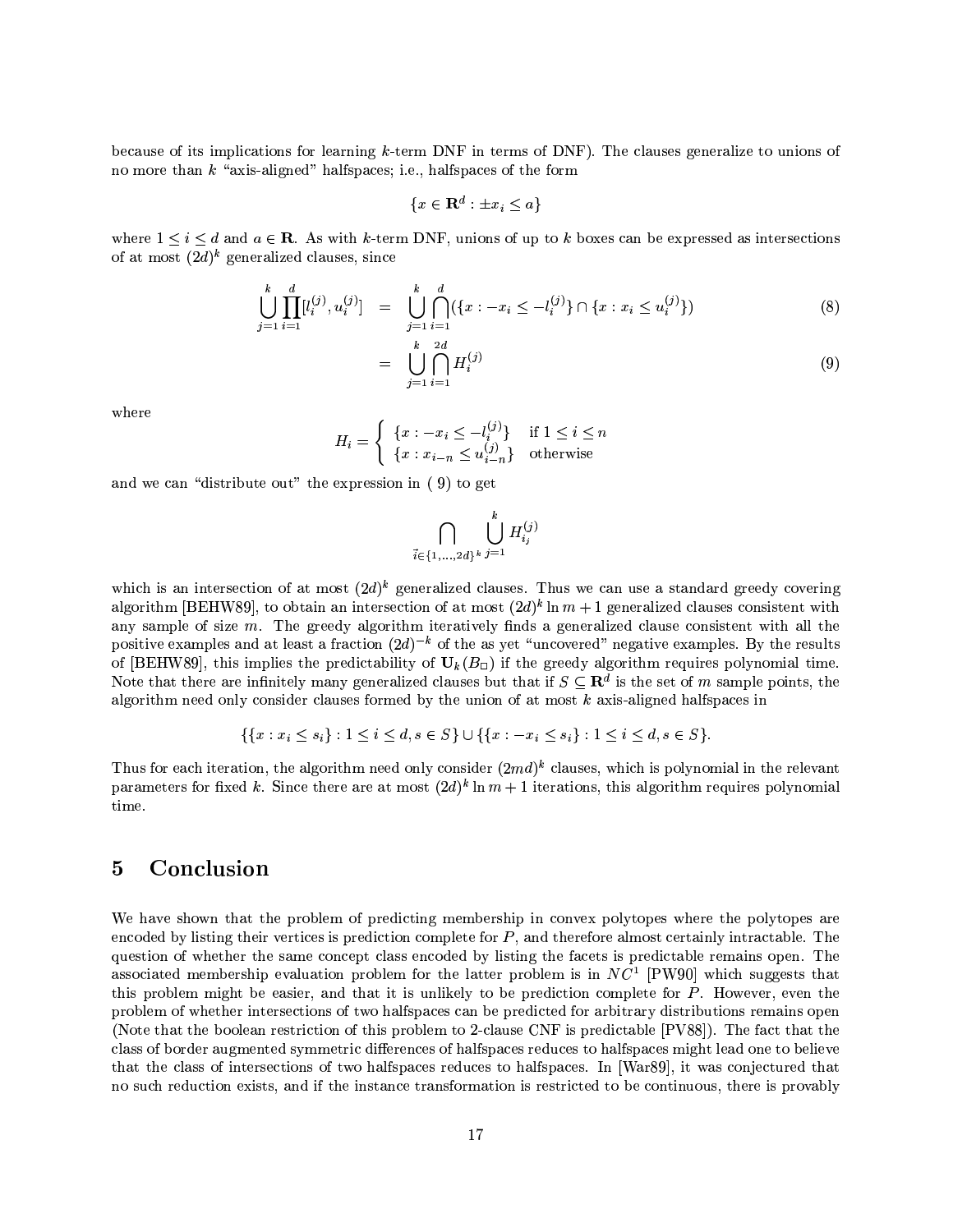no such reduction [HP89]. Still, the question of whether there is a reduction with a discontinuous instance transformation remains open.

On the positive side, we showed that unions of a fixed number of subspaces, and therefore of a fixed number of flats, are predictable. It is an open problem whether the class of unbounded unions of flats is predictable. Another interesting open question is whether the class of unions of a fixed number of integer lattices [HSW91] is predictable. In addition, we showed that unions of a fixed number of boxes are predictable. The problem of predicting the class of unbounded unions of boxes remains open.

By applying Lemma 10 together with the fact that the VC-dimension of halfspaces in  $d$  dimensions is  $d+1$ , we can see that the VC-dimension of intersections of k halfspaces in  $\mathbb{R}^d$  grows polynomially in both k and d. It is an open problem whether the class of convex polytopes in  $\mathbb{R}^d$  with k vertices (i.e., convex hulls of k points in  $\mathbb{R}^d$  has VC dimension which grows polynomially in k and d.

### Acknowledgements 6

We thank Naoki Abe, David Cohn, Andrzej Ehrenfeucht, Yoav Freund, David Haussler, David Helmbold, Michael Kearns, Nick Littlestone, Shlomo Moran, Giulia Pagallo and Leslie Valiant for valuable conversations. We also thank an anonymous referee for comments.

# References

| [Bau89]  | BAUM, E.B. (1990), On learning a union of halfspaces. Journal of Complexity, 6:67-101.                                                                                                                 |  |
|----------|--------------------------------------------------------------------------------------------------------------------------------------------------------------------------------------------------------|--|
| [Bau90]  | BAUM, E.B. (1990), Polynomial time algorithms for learning neural nets. Proceedings of the<br>Third Workshop on Computational Learning Theory.                                                         |  |
| Blu89    | BLUM, A. (1989), On the Computational Complexity of Training Simple Neural Networks.<br>Technical Report MIT/LCS/TR-445 (Master's Thesis). MIT.                                                        |  |
| [BEHW87] | BLUMER, A., EHRENFEUCHT, A., HAUSSLER, D., and WARMUTH, M.K. (1987), Oc-<br>cam's razor. Information Processing Letters, 24:377-380.                                                                   |  |
| [BEHW89] | BLUMER, A., EHRENFEUCHT, A., HAUSSLER, D., and WARMUTH, M.K. (1989), Learn-<br>ability and the Vapnik-Chervonenkis dimension. $JACM$ , 36(4).                                                          |  |
| [BS90]   | BLUM, A. and SINGH, M. Learning functions of k terms. Proceedings of the Third Workshop<br>on Computational Learning Theory.                                                                           |  |
| [Ede84]  | EDELSBRUNNER, E. (1984), Algorithms in Combinatorial Geometry. Springer-Verlag. New<br>York.                                                                                                           |  |
| [GKL88]  | GOLDREICH, O., KRWACZYK, H., and LUBY, M. (1988), On the existence of pseudoran-<br>dom generators. Proceedings of the 29th Annual IEEE Symposium on Foundations of Computer<br>Science, pp. $12-24$ . |  |
| [Gol77]  | GOLDSCHLAGER, L.M. (1977), The monotone and planar circuit value problems are log<br>space complete for $P$ . SIGACT News, vol. 9, no. 2, pp. 25-29.                                                   |  |
| [Gru67]  | GRÜNBAUM, B. (1967), Convex Polytopes. Interscience. New York.                                                                                                                                         |  |